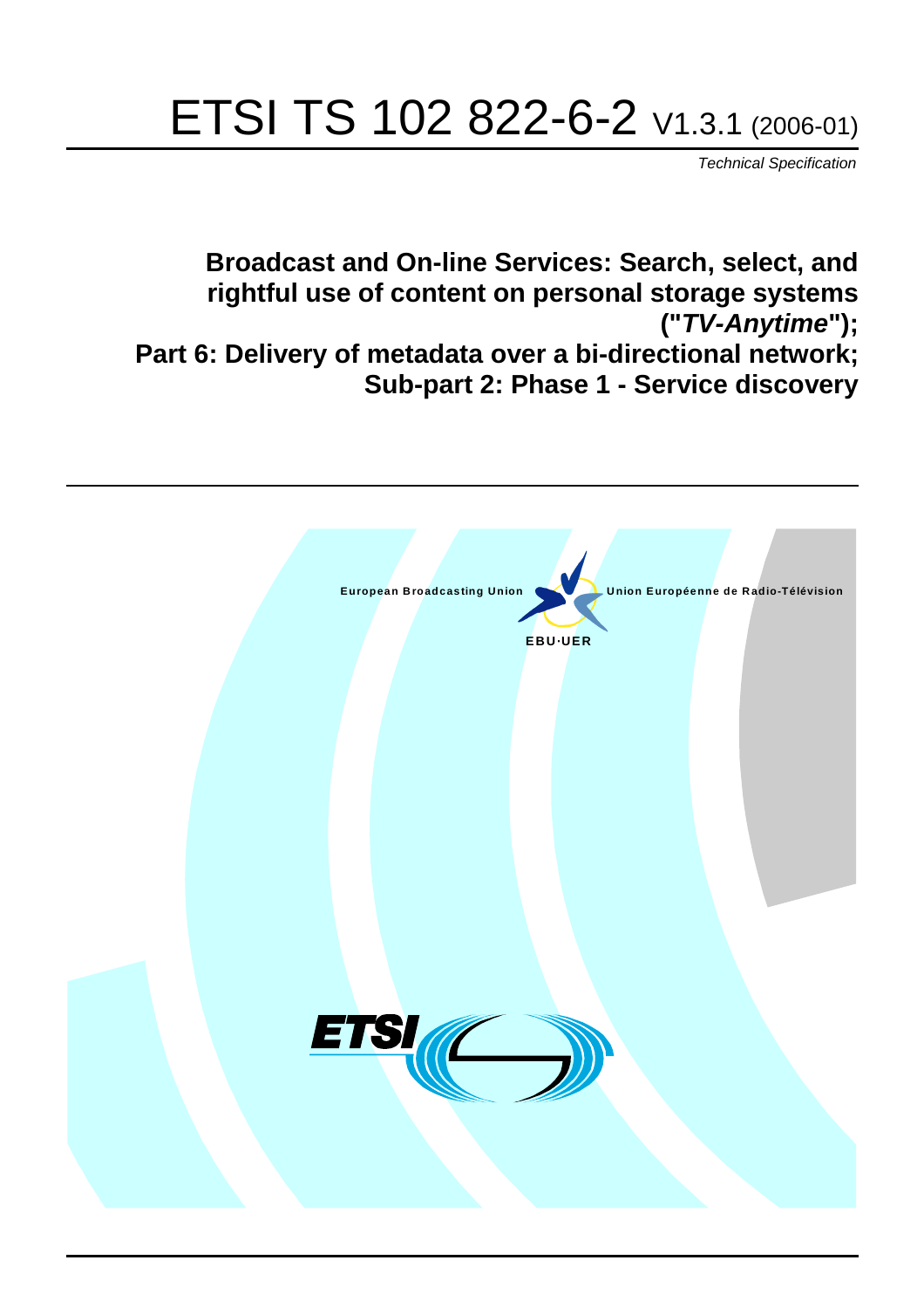Reference

RTS/JTC-TVA-PH1-06-2-V3

Keywords

broadcasting, content, service, TV, video

#### **ETSI**

#### 650 Route des Lucioles F-06921 Sophia Antipolis Cedex - FRANCE

Tel.: +33 4 92 94 42 00 Fax: +33 4 93 65 47 16

Siret N° 348 623 562 00017 - NAF 742 C Association à but non lucratif enregistrée à la Sous-Préfecture de Grasse (06) N° 7803/88

#### **Important notice**

Individual copies of the present document can be downloaded from: [http://www.etsi.org](http://www.etsi.org/)

The present document may be made available in more than one electronic version or in print. In any case of existing or perceived difference in contents between such versions, the reference version is the Portable Document Format (PDF). In case of dispute, the reference shall be the printing on ETSI printers of the PDF version kept on a specific network drive within ETSI Secretariat.

Users of the present document should be aware that the document may be subject to revision or change of status. Information on the current status of this and other ETSI documents is available at <http://portal.etsi.org/tb/status/status.asp>

If you find errors in the present document, please send your comment to one of the following services: [http://portal.etsi.org/chaircor/ETSI\\_support.asp](http://portal.etsi.org/chaircor/ETSI_support.asp)

#### **Copyright Notification**

No part may be reproduced except as authorized by written permission. The copyright and the foregoing restriction extend to reproduction in all media.

> © European Telecommunications Standards Institute 2006. © European Broadcasting Union 2006. All rights reserved.

**DECT**TM, **PLUGTESTS**TM and **UMTS**TM are Trade Marks of ETSI registered for the benefit of its Members. **TIPHON**TM and the **TIPHON logo** are Trade Marks currently being registered by ETSI for the benefit of its Members. **3GPP**TM is a Trade Mark of ETSI registered for the benefit of its Members and of the 3GPP Organizational Partners.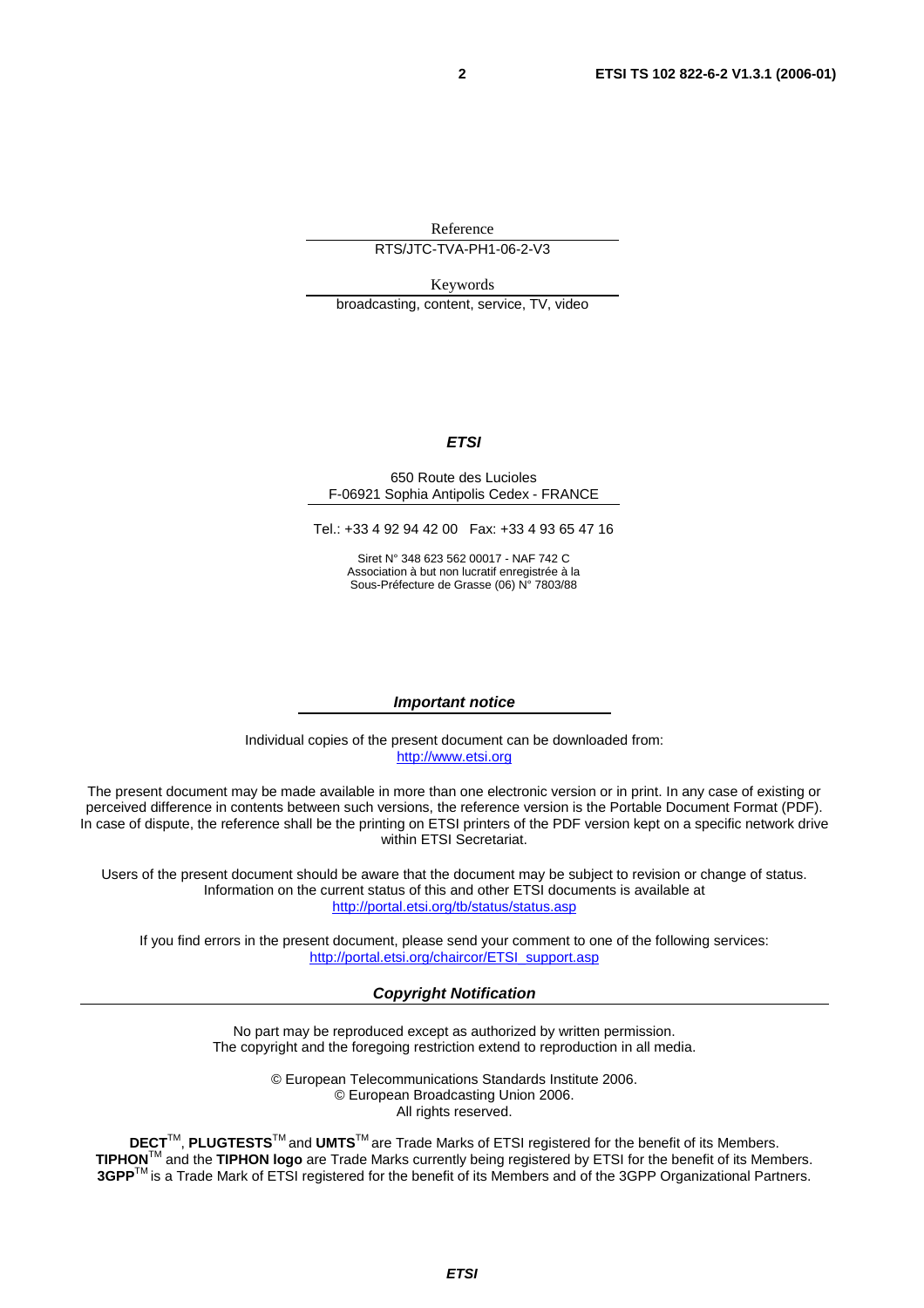# Contents

| 1            |                                                                                            |  |  |
|--------------|--------------------------------------------------------------------------------------------|--|--|
| 2            |                                                                                            |  |  |
| 3            |                                                                                            |  |  |
| 3.1          |                                                                                            |  |  |
| 3.2          |                                                                                            |  |  |
| 4            |                                                                                            |  |  |
| 4.1          |                                                                                            |  |  |
| 4.1.1        |                                                                                            |  |  |
| 4.1.2        |                                                                                            |  |  |
| 4.2          |                                                                                            |  |  |
| 4.3          |                                                                                            |  |  |
| 4.3.1        |                                                                                            |  |  |
| 4.3.2        |                                                                                            |  |  |
| 4.3.3        |                                                                                            |  |  |
| 5            |                                                                                            |  |  |
| 5.1          | Discovering a get_Data operation that will provide metadata for a certain CRID authority13 |  |  |
| 5.2          |                                                                                            |  |  |
| 5.2.1        |                                                                                            |  |  |
| 5.2.1.1      |                                                                                            |  |  |
|              | 5.2.1.2                                                                                    |  |  |
| 5.2.2        |                                                                                            |  |  |
| 5.2.2.1      |                                                                                            |  |  |
| 5.2.2.2      |                                                                                            |  |  |
| 5.2.2.3      |                                                                                            |  |  |
| 5.2.2.4      |                                                                                            |  |  |
| 5.2.2.5      |                                                                                            |  |  |
| 5.2.3        |                                                                                            |  |  |
| 5.3<br>5.3.1 |                                                                                            |  |  |
|              | <b>Annex A (informative):</b>                                                              |  |  |
|              |                                                                                            |  |  |
| A.1          |                                                                                            |  |  |
| A.2          |                                                                                            |  |  |
|              | Referencing a WSDL implementation description using WS-<br><b>Annex B</b> (informative):   |  |  |
|              | <b>Annex C</b> (informative):                                                              |  |  |
|              |                                                                                            |  |  |
|              |                                                                                            |  |  |

 $\mathbf{3}$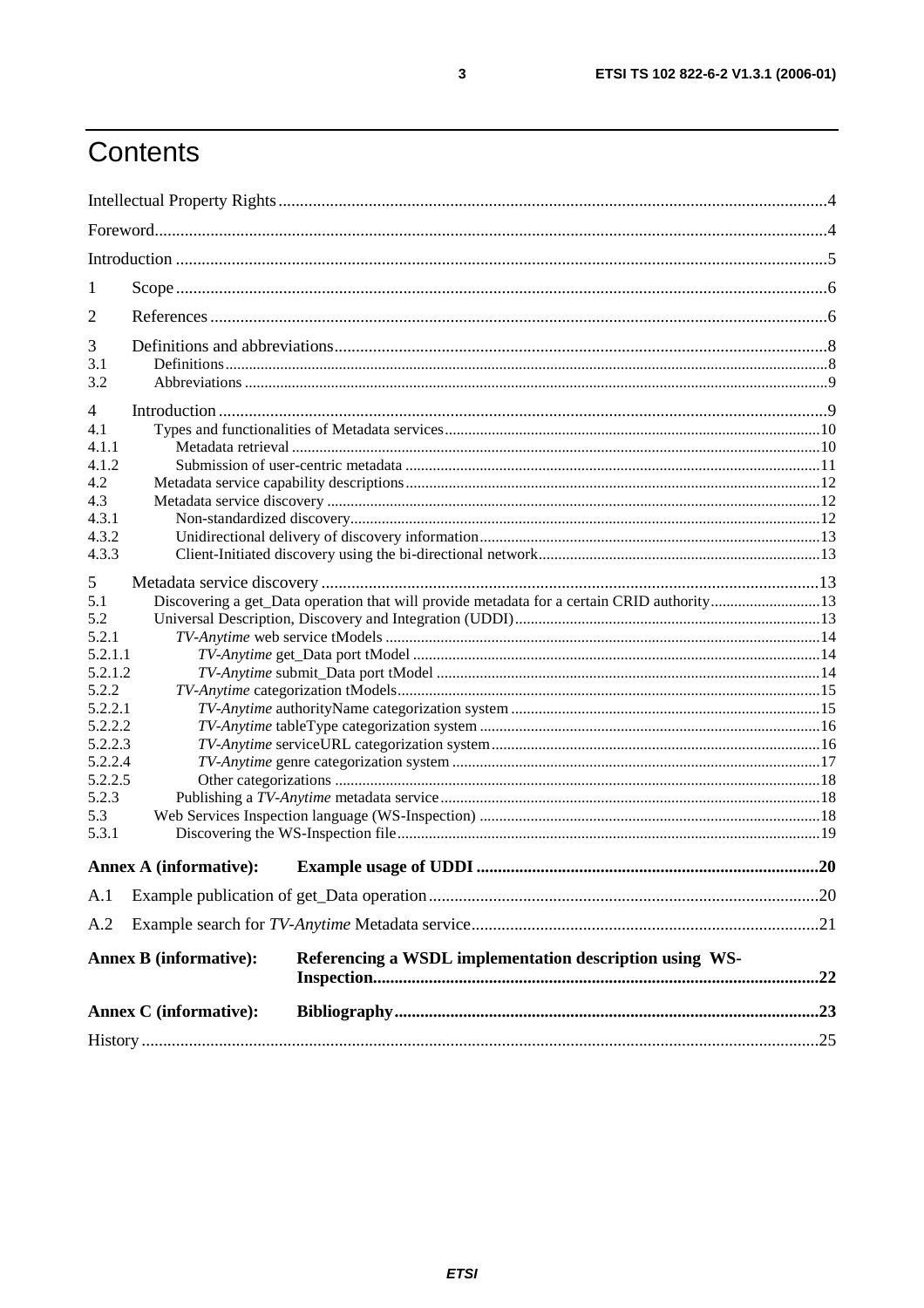IPRs essential or potentially essential to the present document may have been declared to ETSI. The information pertaining to these essential IPRs, if any, is publicly available for **ETSI members and non-members**, and can be found in ETSI SR 000 314: *"Intellectual Property Rights (IPRs); Essential, or potentially Essential, IPRs notified to ETSI in respect of ETSI standards"*, which is available from the ETSI Secretariat. Latest updates are available on the ETSI Web server [\(http://webapp.etsi.org/IPR/home.asp\)](http://webapp.etsi.org/IPR/home.asp).

Pursuant to the ETSI IPR Policy, no investigation, including IPR searches, has been carried out by ETSI. No guarantee can be given as to the existence of other IPRs not referenced in ETSI SR 000 314 (or the updates on the ETSI Web server) which are, or may be, or may become, essential to the present document.

## Foreword

This Technical Specification (TS) has been produced by Joint Technical Committee (JTC) Broadcast of the European Broadcasting Union (EBU), Comité Européen de Normalisation ELECtrotechnique (CENELEC) and the European Telecommunications Standards Institute (ETSI).

NOTE: The EBU/ETSI JTC Broadcast was established in 1990 to co-ordinate the drafting of standards in the specific field of broadcasting and related fields. Since 1995 the JTC Broadcast became a tripartite body by including in the Memorandum of Understanding also CENELEC, which is responsible for the standardization of radio and television receivers. The EBU is a professional association of broadcasting organizations whose work includes the co-ordination of its members' activities in the technical, legal, programme-making and programme-exchange domains. The EBU has active members in about 60 countries in the European broadcasting area; its headquarters is in Geneva.

European Broadcasting Union CH-1218 GRAND SACONNEX (Geneva) Switzerland Tel: +41 22 717 21 11 Fax: +41 22 717 24 81

The present document is part 6 sub-part 2, of a multi-part deliverable covering Broadcast and On-line Services: Search, select and rightful use of content on personal storage systems ("*TV-Anytime*"), as identified below:

- Part 1: "Benchmark Features";
- Part 2: "System description";
- Part 3: "Metadata";
- Part 4: "Content referencing":
- Part 5: "Rights Management and Protection (RMP)";
- **Part 6: "Delivery of metadata over a bi-directional network";**

Sub-part 1: "Service and transport";

**Sub-part 2: "Phase 1 - Service discovery";** 

Sub-part 3: "Phase 2 - Exchange of Personal Profile";

Part 7: "Bi-directional metadata delivery protection";

Part 8: "Phase 2 - Interchange Data Format";

Part 9: "Phase 2 - Remote Programming".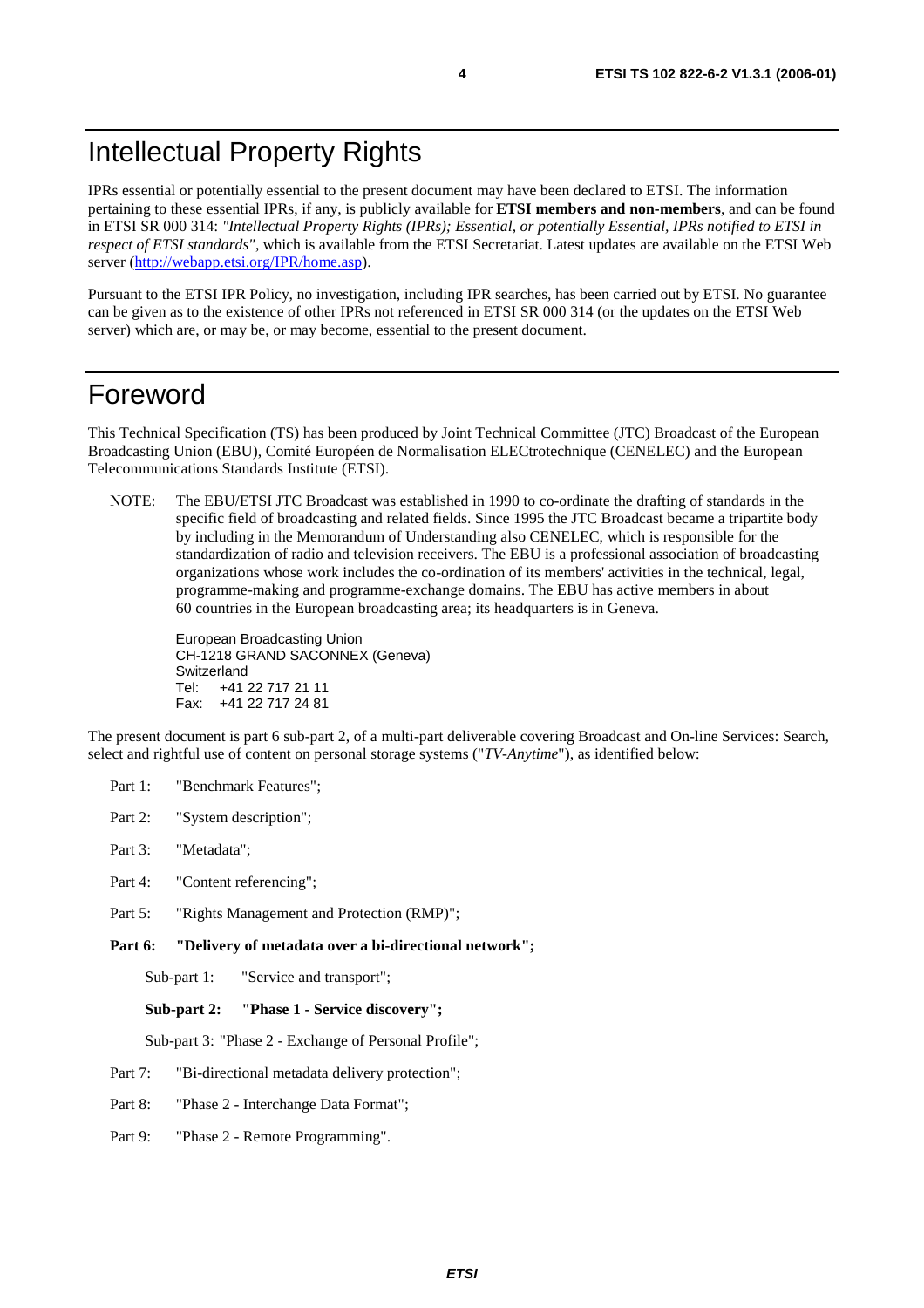"*TV-Anytime*" (TVA) is a synchronized set of specifications established by the *TV-Anytime* Forum. TVA features enable the search, selection, acquisition and rightful use of content on local and/or remote personal storage systems from both broadcast and online services.

TS 102 822-1 [2] and TS 102 822-2 [3] set the context and system architecture in which the standards for Metadata, Content referencing, Bi-directional metadata and Metadata protection are to be implemented in the *TV-Anytime* environment. TS 102 822-1 [2] provides benchmark business models against which the *TV-Anytime* system architecture is evaluated to ensure that the specification enable key business applications. TS 102 822-2 [3] presents the *TV-Anytime* System Architecture. These two documents are placed ahead of the others for their obvious introductory value. Note that these first two documents are largely informative, while the remainder of the series is normative.

The features are supported and enabled by the specifications for Metadata (TS 102 822-3 sub-parts 1 [4], 2 [5], 3 [6] and 4 [7]), Content Referencing (TS 102 822-4 [8]), Rights Management (TS 102 822-5 sub-parts 1 [9] and 2 [10]), Bidirectional Metadata Delivery (TS 102 822-6 sub-parts 1 [11], 2 (the present document) and 3 [12]) and Protection (TS 102 822-7 [13]), Interchange Data Format (TS 102 822-8 [14]) and Remote Programming (TS 102 822-9 [15]). This list of features is to be used as guidance to manufacturers, service providers and content providers regarding the implementation of the Phase 1 and Phase 2 *TV-Anytime* specifications.

**ETSI**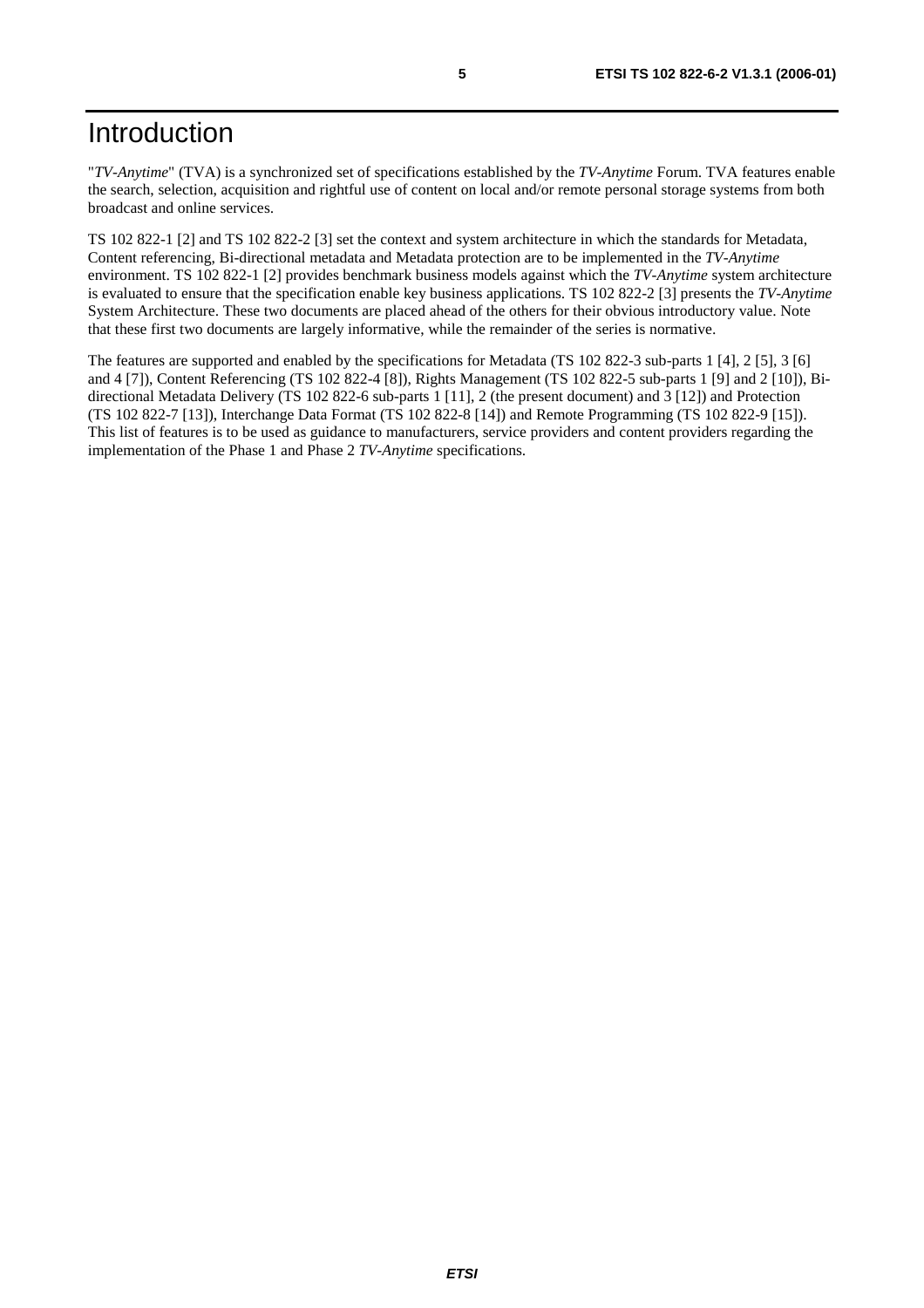### 1 Scope

The present document is the sixth in a series of specification documents produced by the *TV-Anytime* Forum. These documents establish the fundamental specifications for the services, systems and devices that will conform to the *TV-Anytime* standard, to a level of detail that is implementable for compliant products and services.

Congruent with the structure initially defined by *TV-Anytime*, these specifications are parsed into three major areas: Metadata, Content Referencing, and Rights Management and Protection. Within these general areas, the following specifications have been developed : TS 102 822-3-1 [4], TS 102 822-3-2 [5], TS 102 822-3-3 [6], TS 102 822-3-4 [7] TS 102 822-4 [8], TS 102 822-5-1 [9], TS 102 822-5-2 [10], TS 102 822-6-1 [11], TS 102 822-6-2 (the present document), TS 102 822-6-3 [12], TS 102 822-7 [13], TS 102 822-8 [14] and TS 102 822-9 [15].

TS 102 822-1 [2], TS 102 822-2 [3] define the context and system architecture in which these specification shall be implemented. TS 102 822-1 [2] provides benchmark business models against which the *TV-Anytime* system architecture is evaluated to ensure that the specification enable key business applications. TS 102 822-2 [3] presents the *TV-Anytime* System Architecture. These two documents are largely informative documents, while the others in the series are normative.

The scope of the present document comprises the delivery of *TV-Anytime* metadata and content referencing information via a bi-directional network using a PDR's return path.

The requirements for this technology are outlined in TS 102 822-1 [2]. The following is an overview of the return path's use:

- "The consumer can get more information about the programme from either the content provider or from a programme information service offered by a third party. This could include programme specifications (such as source, duration, format, storage location, etc.), programme schedules, commentary, critiques, liner notes from the provider or third parties, etc."
- "A Return Path is a data connection from a consumer's home digital storage system (e.g. PDR) to one or more service providers. The return path gives the consumer access to interactive content, such as the Internet and interactive television. It also allows service providers to access consumer profile/preference information in order to make business decisions regarding content that is provided to the consumer."

The present document describe the mechanism for describing and discovering IP-based web "metadata services" from which a client shall request metadata from, and submit user-centric data to. The present document does not address the unidirectional delivery of metadata over IP networks, or the delivery of content over IP networks.

# 2 References

The following documents contain provisions which, through reference in this text, constitute provisions of the present document.

- References are either specific (identified by date of publication and/or edition number or version number) or non-specific.
- For a specific reference, subsequent revisions do not apply.
- For a non-specific reference, the latest version applies.

Referenced documents which are not found to be publicly available in the expected location might be found at <http://docbox.etsi.org/Reference>.

- [1] IETF RFC 1591: "Domain Name System Structure and Delegation".
- [2] ETSI TS 102 822-1: "Broadcast and On-line Services: Search, select, and rightful use of content on personal storage systems ("TV-Anytime"); Part 1: Benchmark Features".
- [3] ETSI TS 102 822-2: "Broadcast and On-line Services: Search, select, and rightful use of content on personal storage systems ("TV-Anytime"); Part 2: System description".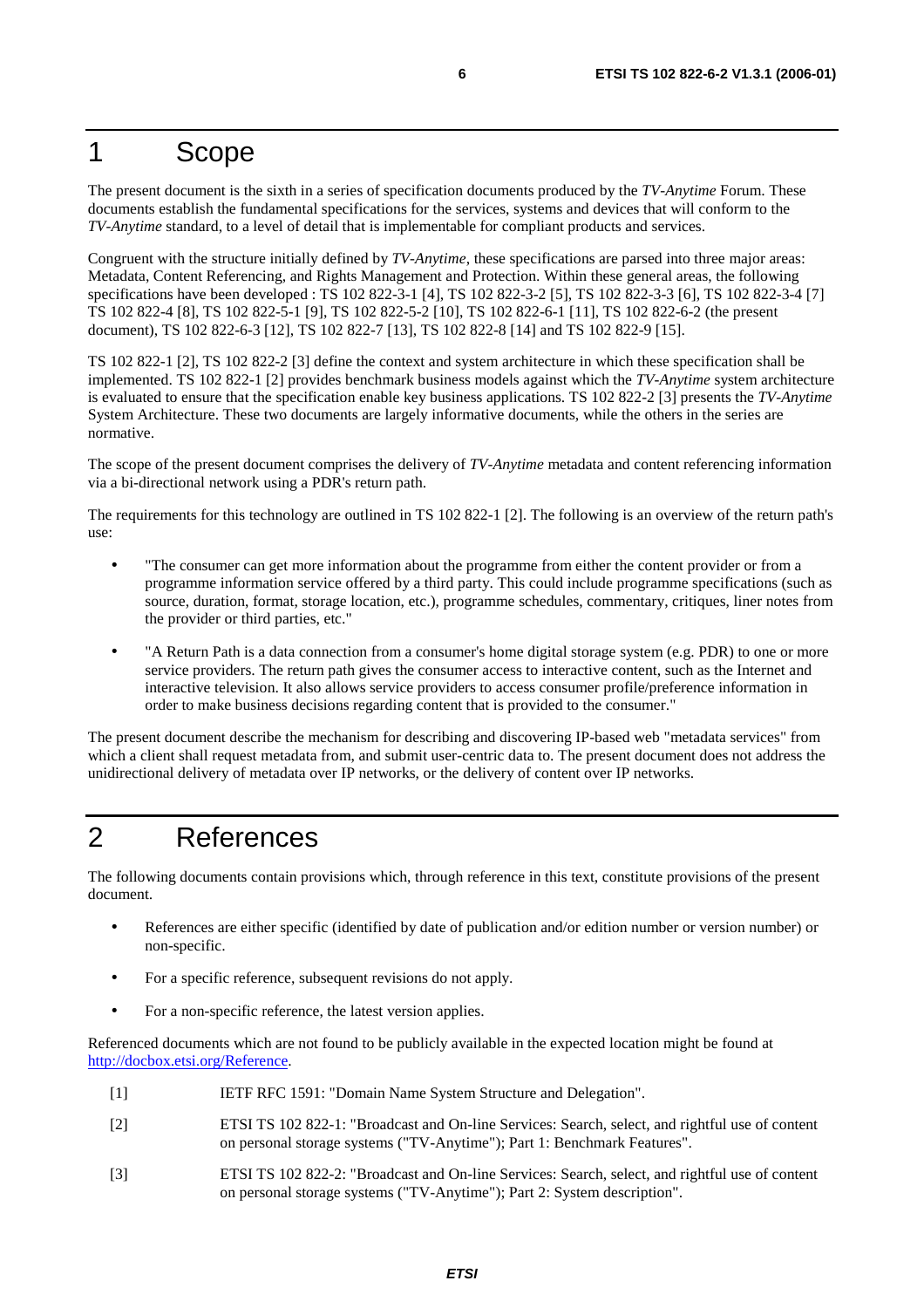- [4] ETSI TS 102 822-3-1: "Broadcast and On-line Services: Search, select, and rightful use of content on personal storage systems ("TV-Anytime"); Part 3: Metadata; Sub-part 1: Phase 1 - Metadata schemas".
- [5] ETSI TS 102 822-3-2: "Broadcast and On-line Services: Search, select, and rightful use of content on personal storage systems ("TV-Anytime"); Part 3: Metadata; Sub-part 2: System aspects in a uni-directional environment".
- [6] ETSI TS 102 822-3-3: "Broadcast and On-line Services: Search, select, and rightful use of content on personal storage systems ("TV-Anytime"); Part 3: Metadata; Sub-part 3: Phase 2 - Extended Metadata Schema".
- [7] ETSI TS 102 822-3-4: "Broadcast and On-line Services: Search, select, and rightful use of content on personal storage systems ("TV-Anytime"); Part 3: Metadata; Sub-part 4: Phase 2 - Interstitial metadata".
- [8] ETSI TS 102 822-4: "Broadcast and On-line Services: Search, select, and rightful use of content on personal storage systems ("TV-Anytime"); Part 4: Content referencing".
- [9] ETSI TS 102 822-5-1: "Broadcast and On-line Services: Search, select, and rightful use of content on personal storage systems ("TV-Anytime"); Part 5: Rights Management and Protection (RMP) Sub-part 1: Information for Broadcast Applications".
- [10] ETSI TS 102 822-5-2: "Broadcast and On-line Services: Search, select, and rightful use of content on personal storage systems ("TV-Anytime"); Part 5: Rights Management and Protection (RMP) Sub-part 2: RMPI binding".
- [11] ETSI TS 102 822-6-1: "Broadcast and On-line Services: Search, select, and rightful use of content on personal storage systems ("TV-Anytime"); Part 6: Delivery of metadata over a bi-directional network; Sub-part 1: Service and transport".
- [12] ETSI TS 102 822-6-3: "Broadcast and On-line Services: Search, select, and rightful use of content on personal storage systems ("TV-Anytime"); Part 6: Delivery of metadata over a bi-directional network; Sub-part 3: Phase 2 - Exchange of Personal Profile".
- [13] ETSI TS 102 822-7: "Broadcast and On-line Services: Search, select, and rightful use of content on personal storage systems ("TV-Anytime Phase 1"); Part 7: Bi-directional metadata delivery protection".
- [14] ETSI TS 102 822-8: "Broadcast and On-line Services: Search, select, and rightful use of content on personal storage systems ("TV-Anytime"); Part 8: Phase 2 - Interchange Data Format".
- [15] ETSI TS 102 822-9: "Broadcast and On-line Services: Search, select, and rightful use of content on personal storage systems ("TV-Anytime"); Part 9: Phase 2 - Remote Programming".
- [16] Universal Description Discovery & Integration, Version 3.0, T. Bellwood, et. al.
- NOTE: Available at: [http://uddi.org/pubs/uddi-v3.00-published-20020719.htm.](http://uddi.org/pubs/uddi-v3.00-published-20020719.htm)
- [17] Web Services Inspection Language, Version 1.0, K.
- NOTE: Available at: [http://www.ibm.com/developerworks/webservices/library/ws-wsilspec.html.](http://www.ibm.com/developerworks/webservices/library/ws-wsilspec.html)
- [18] ISO/IEC 15938-1: "Information technology Multimedia content description interface Part 1: Systems".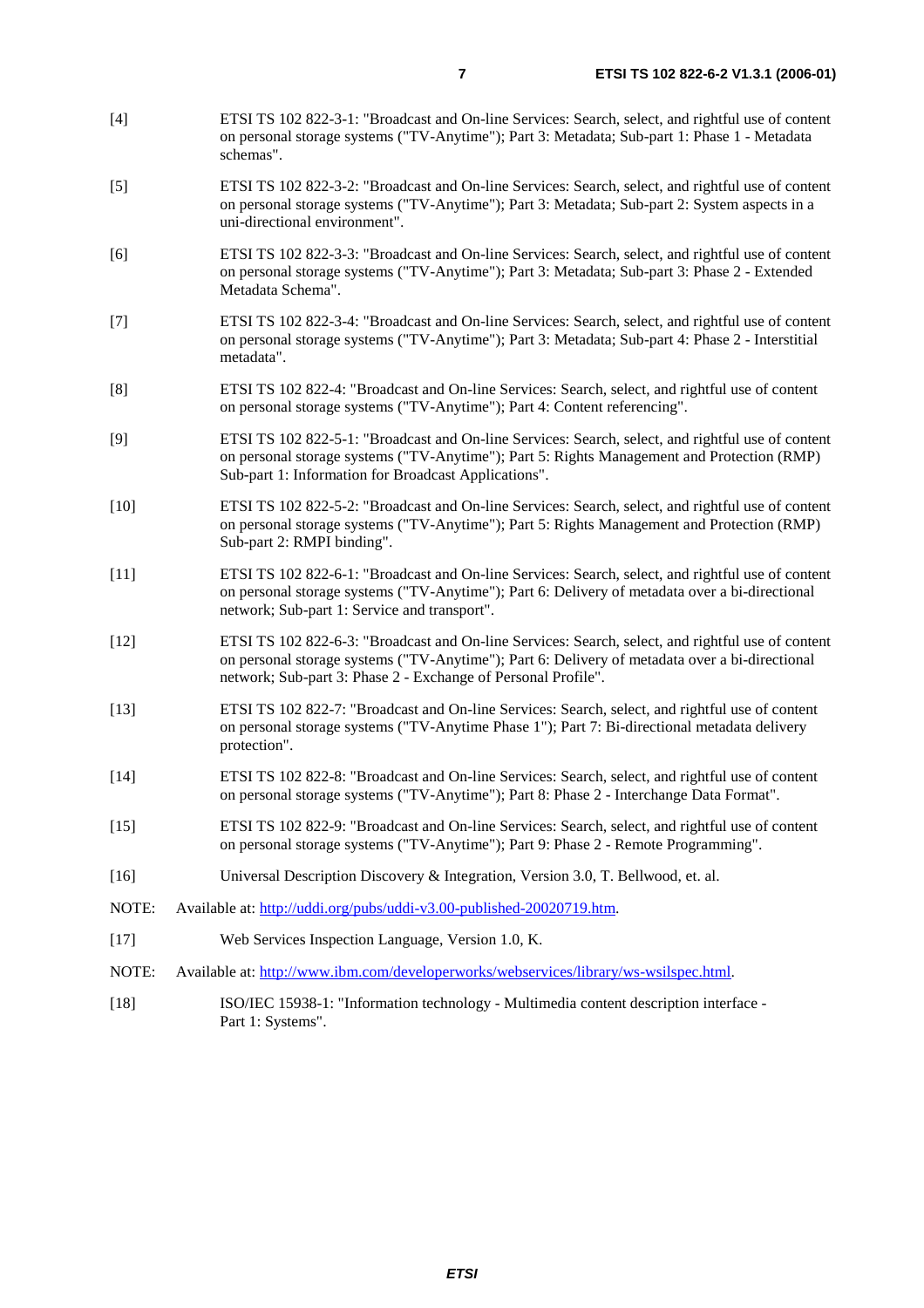# 3 Definitions and abbreviations

### 3.1 Definitions

For the purposes of the present document, the following terms and definitions apply:

**acquisition:** retrieval of content

**application:** specific set of functions running on the PDR

NOTE: Some applications use metadata, either automatically or under *consumer* control.

**authority:** organization that creates CRIDs

**bi-directional network:** network that supports two way, point-to-point, one-to-many, and many-to-many data delivery

NOTE: The Internet is an example of such a network. A PDR may access a bi-directional network using its return path.

**capture:** storing the acquired content (e.g. to local storage)

**content:** anything the viewer would like to access (movies, games, TV programmes, radio programmes, etc.)

**content creator:** producers of the content

**content provider:** entity that acts as the agent for and is the prime exploiter of the content

**content reference:** pointer to a specific content item

**location resolution:** process of establishing the address (location and time) of a specific content instance from its CRID **locator:** time and place where a content item can be acquired

**metadata:** generally, data about content, such as the title, genre, and summary of a television programme

NOTE: In the context of *TV-Anytime*, metadata also includes consumer profile and history data.

**metadata service:** service that provides *TV-Anytime* data using a server on a bi-directional network

NOTE: The formats of the data and the protocols used to deliver that data are defined by the present document.

**programme:** editorially coherent piece of content

NOTE: Typically, a programme is acquired by the PDR as a whole.

**resolving authority:** body which provides location resolution

**Resolving Authority Record (RAR):** information needed for retrieving the location resolution data for the given authority

**return path:** part of the bi-directional distribution system from the consumer to service provider

**segment:** continuous portion of a piece of content, for example a single news topic in a news programme **service provider:** aggregator and supplier of content which may include gateway and management roles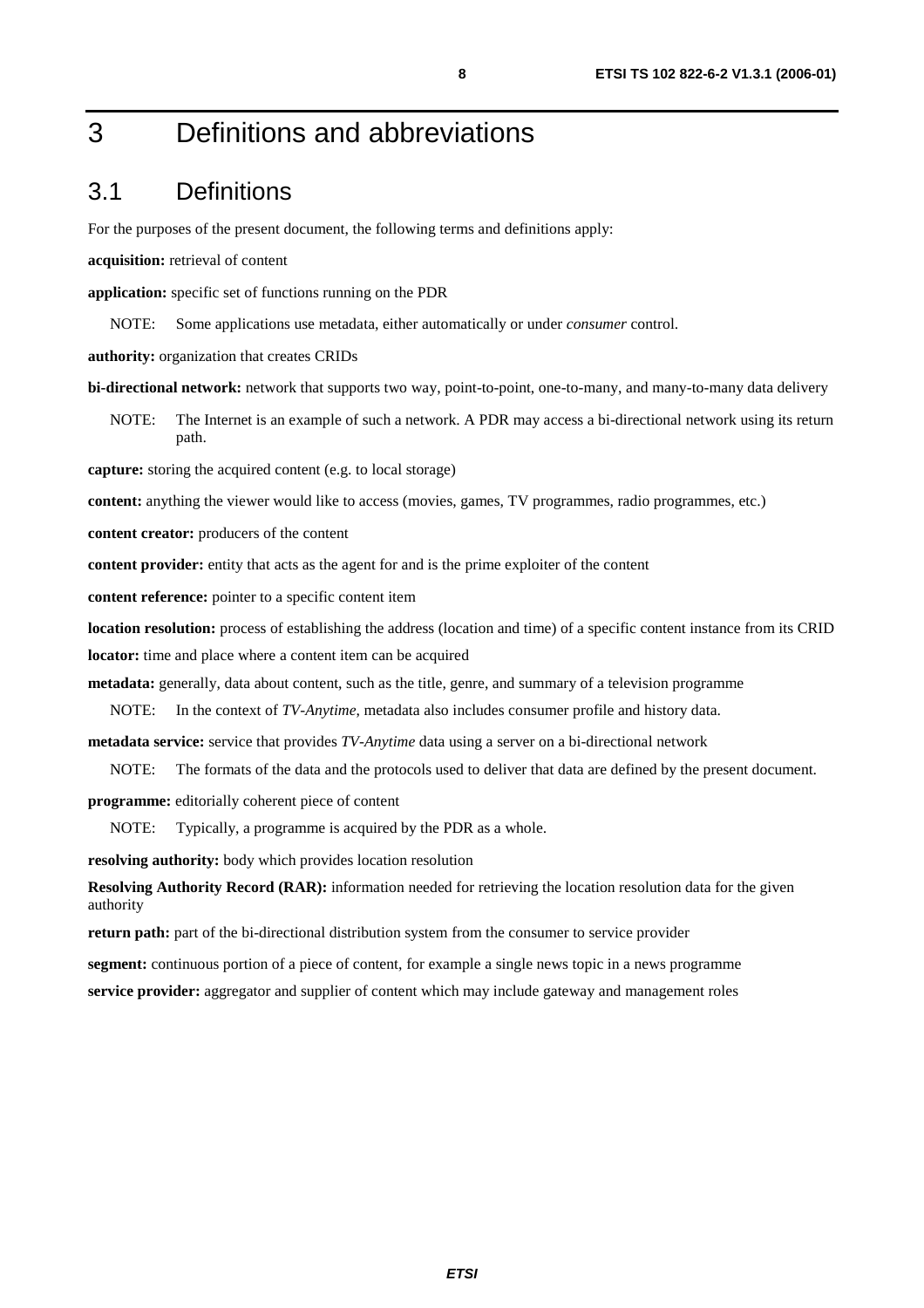### 3.2 Abbreviations

For the purposes of the present document, the following abbreviations apply:

| <b>Association of Radio Industries and Businesses</b>                                                                                                                                                                                                                                                                                                                                                                                                    |  |  |
|----------------------------------------------------------------------------------------------------------------------------------------------------------------------------------------------------------------------------------------------------------------------------------------------------------------------------------------------------------------------------------------------------------------------------------------------------------|--|--|
| A Japanese standards organization.                                                                                                                                                                                                                                                                                                                                                                                                                       |  |  |
| <b>Advanced Television Systems Committee</b>                                                                                                                                                                                                                                                                                                                                                                                                             |  |  |
| American based standards organization for establishing technical standards for advanced television<br>systems, including digital high definition television.                                                                                                                                                                                                                                                                                             |  |  |
| Binary format for Multimedia description streams                                                                                                                                                                                                                                                                                                                                                                                                         |  |  |
| NOTE:<br>Defined in ISO/IEC 15938-1 [18] (MPEG-7 Systems part).                                                                                                                                                                                                                                                                                                                                                                                          |  |  |
| Domain Naming System                                                                                                                                                                                                                                                                                                                                                                                                                                     |  |  |
| NOTE:<br>System used on the Internet to register names that can then be mapped into IP addresses using a DNS<br>server RFC 1591 [1].                                                                                                                                                                                                                                                                                                                     |  |  |
| Digital Video Broadcasting                                                                                                                                                                                                                                                                                                                                                                                                                               |  |  |
| NOTE:<br>Set of standards used for European digital TV broadcasting.                                                                                                                                                                                                                                                                                                                                                                                     |  |  |
| Electronic Programme Guide                                                                                                                                                                                                                                                                                                                                                                                                                               |  |  |
| Means of presenting available content to the consumer, allowing selection of desired content.                                                                                                                                                                                                                                                                                                                                                            |  |  |
| HyperText Transfer Protocol<br><b>Internet Protocol</b>                                                                                                                                                                                                                                                                                                                                                                                                  |  |  |
| NOTE:<br>Generic name for the network protocols used on the Internet.                                                                                                                                                                                                                                                                                                                                                                                    |  |  |
| <b>Intellectual Property Rights</b><br>Personal Digital Recorder<br><b>Resolving Authority Record</b><br>Simple Object Access Protocol<br><b>Transmission Control Protocol</b><br>Universal Description Discovery and Integration<br>Uniform Resource Identifier<br><b>Uniform Resource Locator</b><br>World Wide Web Consortium<br>Web Services Description Language<br>WS-Inspection<br>Web Services Inspection language<br>eXtensible Markup Language |  |  |
|                                                                                                                                                                                                                                                                                                                                                                                                                                                          |  |  |

# 4 Introduction

The *TV-Anytime* Forum has defined a number of data types that can be exchanged between *TV-Anytime* devices. These include programme metadata, content referencing information, and user-centric metadata. The present document is concerned with data exchange between *TV-Anytime* clients and metadata servers over a bi-directional network using the return path. A *TV-Anytime* client is typically a PDR, although in the present document the client can be any Internet connected device. These devices do not necessarily need to have the ability to display or store content, since many types of devices can exploit *TV-Anytime* metadata services (e.g. a mobile phone displaying an EPG).

Programme metadata and content referencing information can be delivered unidirectionally (e.g. via traditional broadcast or IP multicast) or via a bi-directional network. The reasons a *TV-Anytime* provider might choose to deliver data via a bi-directional network are as follows:

It allows a richer set of metadata to be delivered, since there are much lower bandwidth constraints.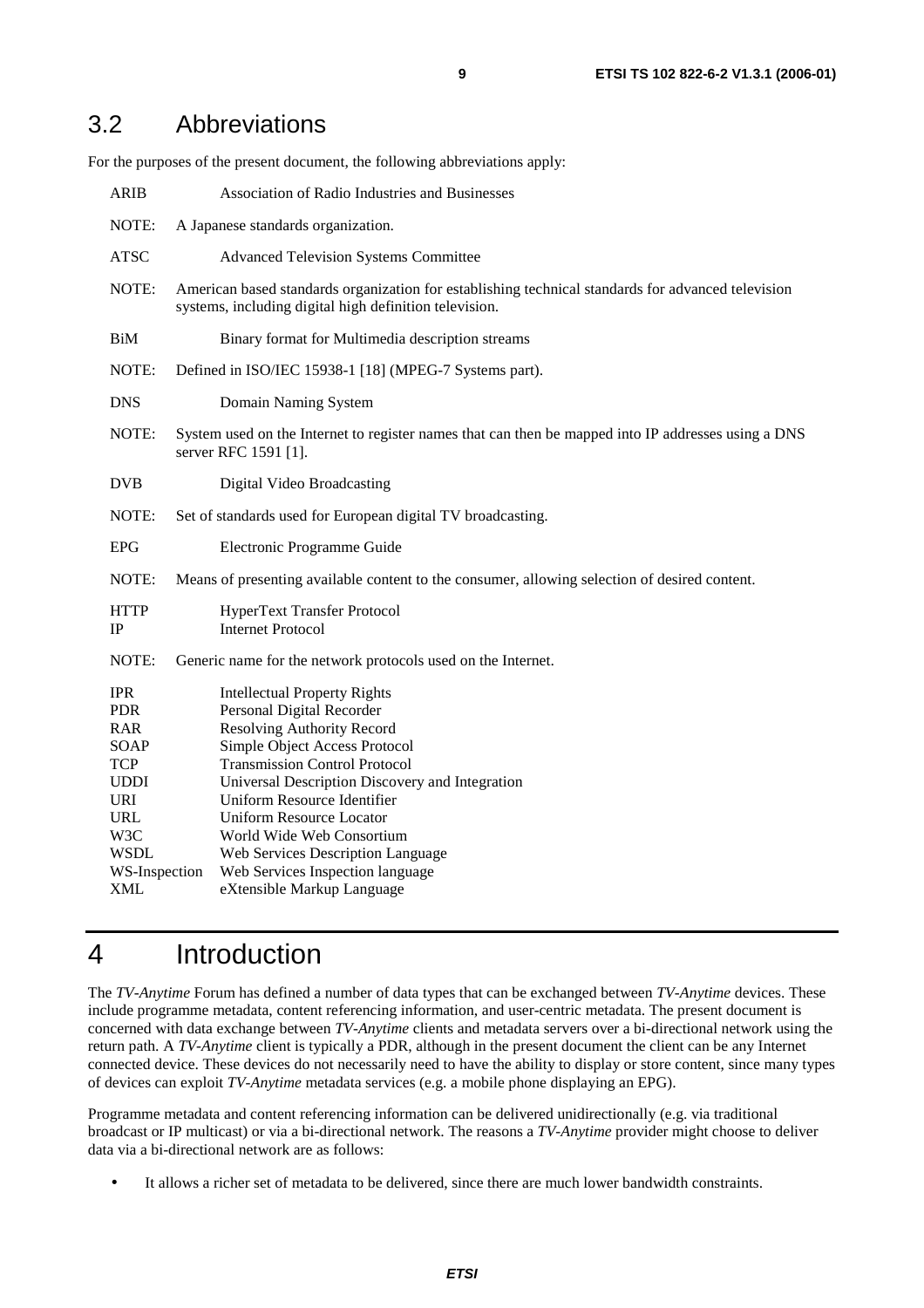- It allows *TV-Anytime* data providers without access to a broadcast system to deliver metadata to clients.
- It allows *TV-Anytime* data providers to personalize the metadata they offer according to the source of the request.
- It allows a range of client devices, which are not necessarily able to receive broadcast data, to access and exploit *TV-Anytime* data. For example, a mobile phone or personal organizer could use the metadata service to show the user an EPG.

User-centric metadata can only be delivered from a PDR to a *TV-Anytime* metadata service when a return path is available and the user authorizes it. The submission of such user data allows the metadata service to provide a variety of value adding services, which are more completely described in clause 6.5 of TS 102 822-3-1 [4].

The present document defines the protocols that allow these transactions to take place in an interoperable fashion. Note that, due to the widespread nature and mass penetration of the Internet, the *TV-Anytime* Forum has completely specified the transport and network layer protocols (TCP/IP) necessary for end-to-end interoperability. This is in contrast to unidirectional transport mechanisms, which are not completely specified by the *TV-Anytime* Forum, but instead defined individually by the bodies responsible for the various broadcast standards used around the world (e.g. ARIB, ATSC, DVB, etc.).

To use a *TV-Anytime* metadata service a client takes the steps illustrated in figure 1.



**Figure 1: The steps in using a TV-Anytime metadata service** 

These steps are described in more detail in the following three clauses (in reverse order). Note that a metadata service must provide a description capability (see TS 102 822-6-1 [11]) but the support for metadata service discovery (the present document) is optional. The middle step typically will only occur when a metadata service is first discovered or updated, and not each time the metadata service is used.

### 4.1 Types and functionalities of Metadata services

*TV-Anytime* metadata services can be broken into two basic types, which are shown in figures 2 and 3. The metadata services specified are all request-response based. This can be seen in the two figures - the network transaction is always point-to-point (client to server), and the transaction is always initiated by the client.

### 4.1.1 Metadata retrieval

Metadata retrieval occurs when a client wishes to obtain certain metadata from a metadata service that it has previously discovered and obtained a capability description for. The following list gives some examples of metadata retrieval:

- A client wishes to obtain programme reviews for a CRID. The client sends a request specifying the CRID and type of metadata required, and the metadata service responds with the appropriate ProgramReviewTable.
- A client wishes to obtain the schedule information for a particular channel over the next week. The client sends a request specifying the channel, date range, and type of metadata required. The metadata service returns a ProgramLocationTable and ProgramInformationTable corresponding to the programmes on that channel.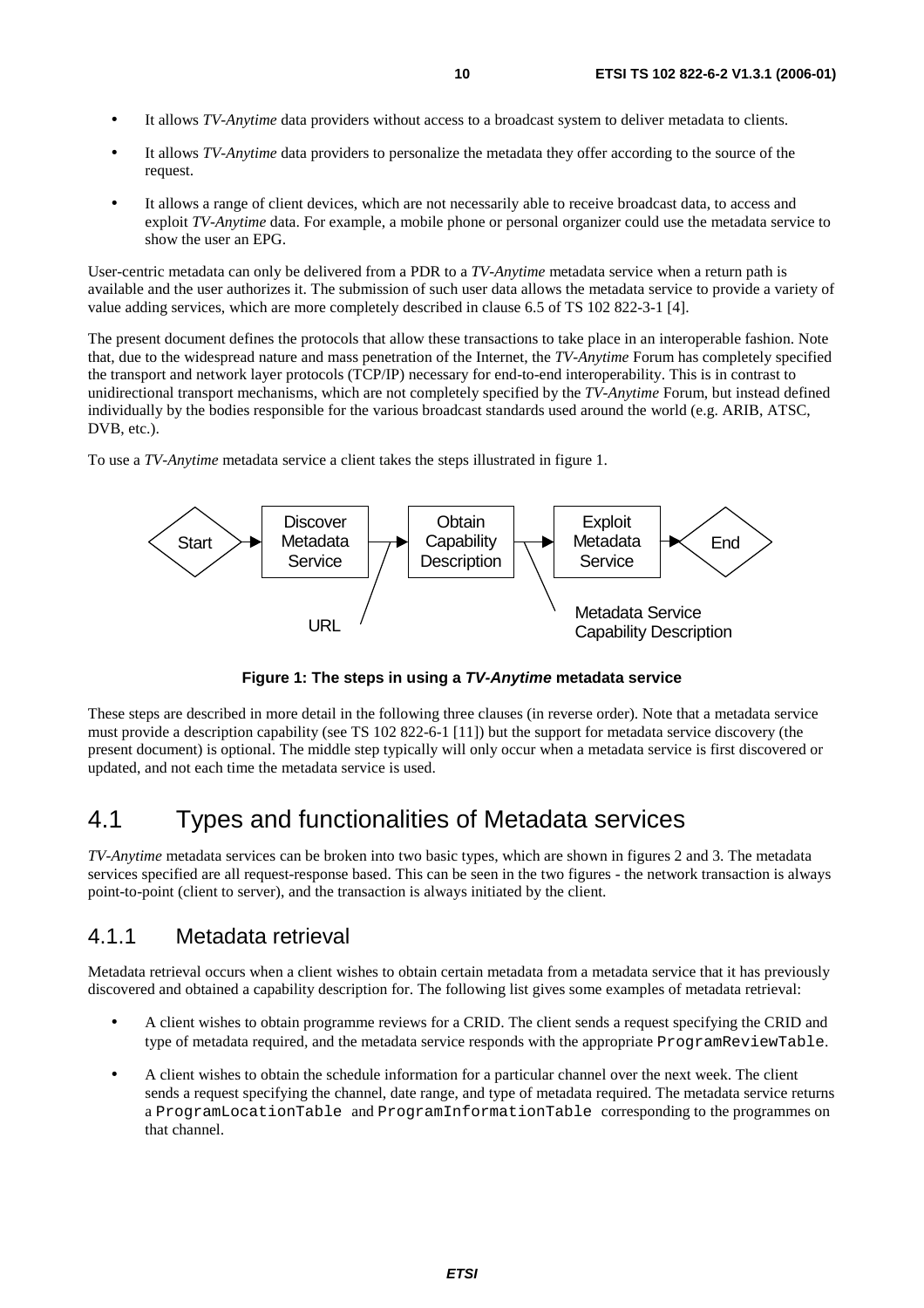• A client wishes to search a metadata service that specializes in movie information. The client sends a request specifying the type of movie (e.g. the genre is "Western" and the star is "John Wayne") and the type of metadata required. The metadata service returns a number of matching movies, using a ProgramInformationTable and ProgramReviewTable.



- NOTE 1: Any party capable of delivering compliant TV-Anytime data could provide a metadata service. Examples include: content creators, content providers, service providers, consumer electronics manufacturers and third parties aggregation services.
- NOTE 2: The request contains parameters that specify the type of metadata required by the client.
- NOTE 3: The types of metadata returned could be any of the non user-centric data specified in TS 102 822-3-1 [4] (i.e. the fragments defined in clause 4.3.1.1 of TS 102 822-3-2 [5]), along with content referencing information.

#### **Figure 2: Client requesting metadata from a metadata service**

### 4.1.2 Submission of user-centric metadata

Submission of user-centric metadata offers a number of possible benefits to both consumers and metadata service providers. These are described in clause 5 of TS 102 822-3-1 [4]. Ensuring the privacy of these transactions and that the metadata service provider is trustworthy is essential to the submission of user-centric metadata. The means by which this is ensured is not defined by the present document.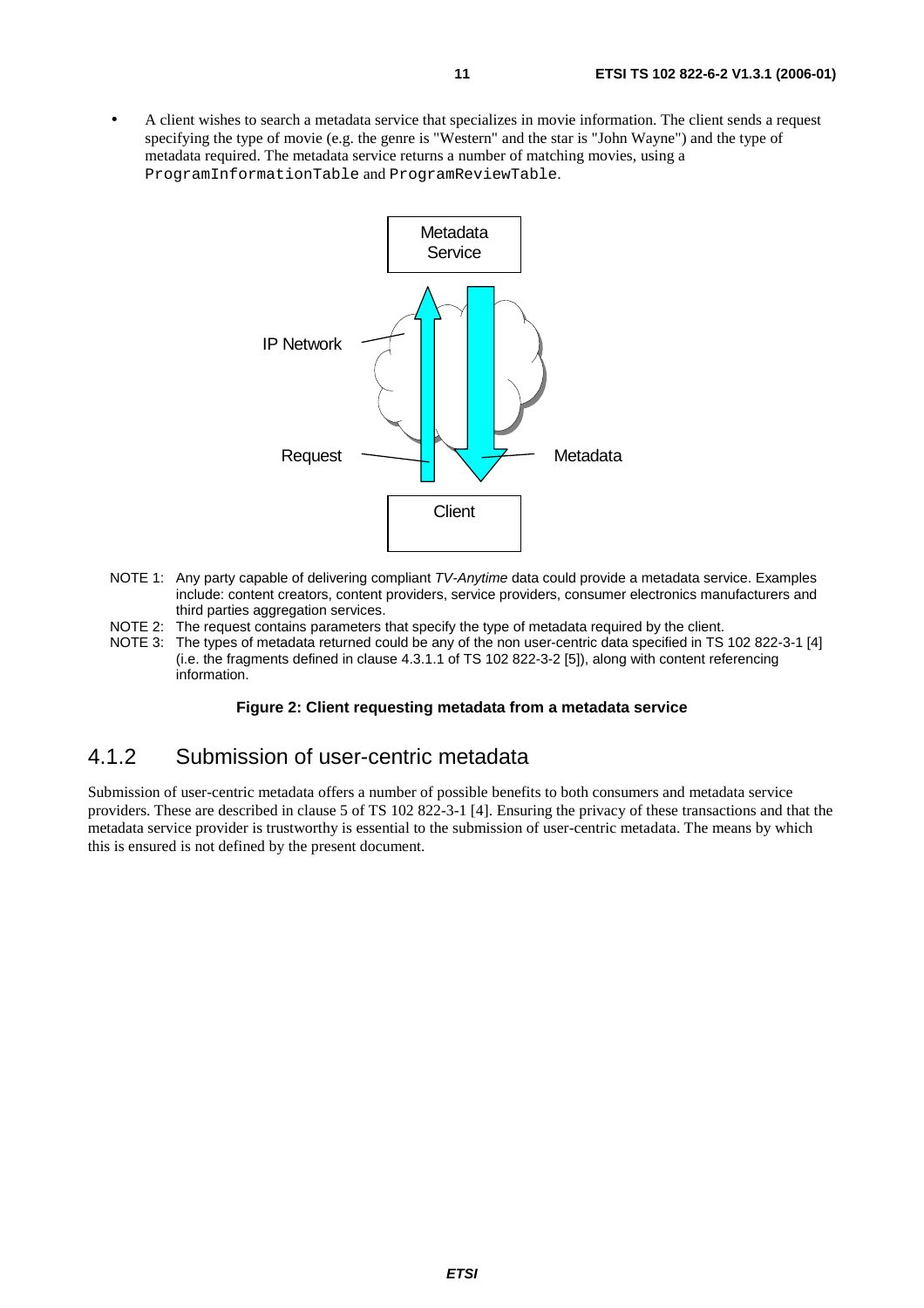

- NOTE 1: In this case, the metadata service is a user data aggregator. Any of the parties listed for figure 2, or any other party capable of usefully exploiting TV-Anytime usage information in a trustworthy fashion, could provide the metadata service.
- NOTE 2: In principle, the user-centric data may be any of the types defined in TS 102 822-3-1 [4] (e.g. UserPreferences and UsageHistory). For the purposes of the present document only a submission of carefully constrained, anonymous UsageHistory instances is allowed.

#### **Figure 3: Client submitting user-centric data to a service provider**

### 4.2 Metadata service capability descriptions

In order to exploit usefully the metadata services described in the previous clause, the client needs information about the nature of the metadata service being offered. This is because different metadata services will provide different types of metadata and can be queried in different ways. For example, some metadata services may offer just content referencing information, whilst others may provide programme metadata but no segmentation information. Similarly, whereas one server may only be able to accept simple requests for metadata based on a CRID, another server may offer much more sophisticated querying and sorting capabilities. Moreover, different types of queries are only useful if a client is able to establish sensible values with which to query. An example of this is a query for scheduling data (ProgramLocationTable). In order to query for scheduling information on a particular content delivery service, the client needs to know the content delivery services for which that metadata service has data.

To address this issue, each metadata service provides, on request from a client, a capability description. This capability description allows a client to flexibly query a metadata service, without making requests that will not be supported by that metadata service. Furthermore, it allows metadata service providers to flexibly implement the server in a way that is appropriate to the data that they have available.

### 4.3 Metadata service discovery

Metadata service discovery is the process by which a client establishes a URL where a *TV-Anytime* metadata service can be found. There are a number of ways this process can occur, but only the third method (see clause 4.3.3) is addressed by the present document.

### 4.3.1 Non-standardized discovery

A number of methods exist for discovering the URLs of metadata services that will not be standardized by the *TV-Anytime* Forum. The following list gives some examples:

• The client might be pre-programmed with a set of URLs that refer to one or more metadata services. This will typically be useful in a vertical market, or tightly controlled horizontal market.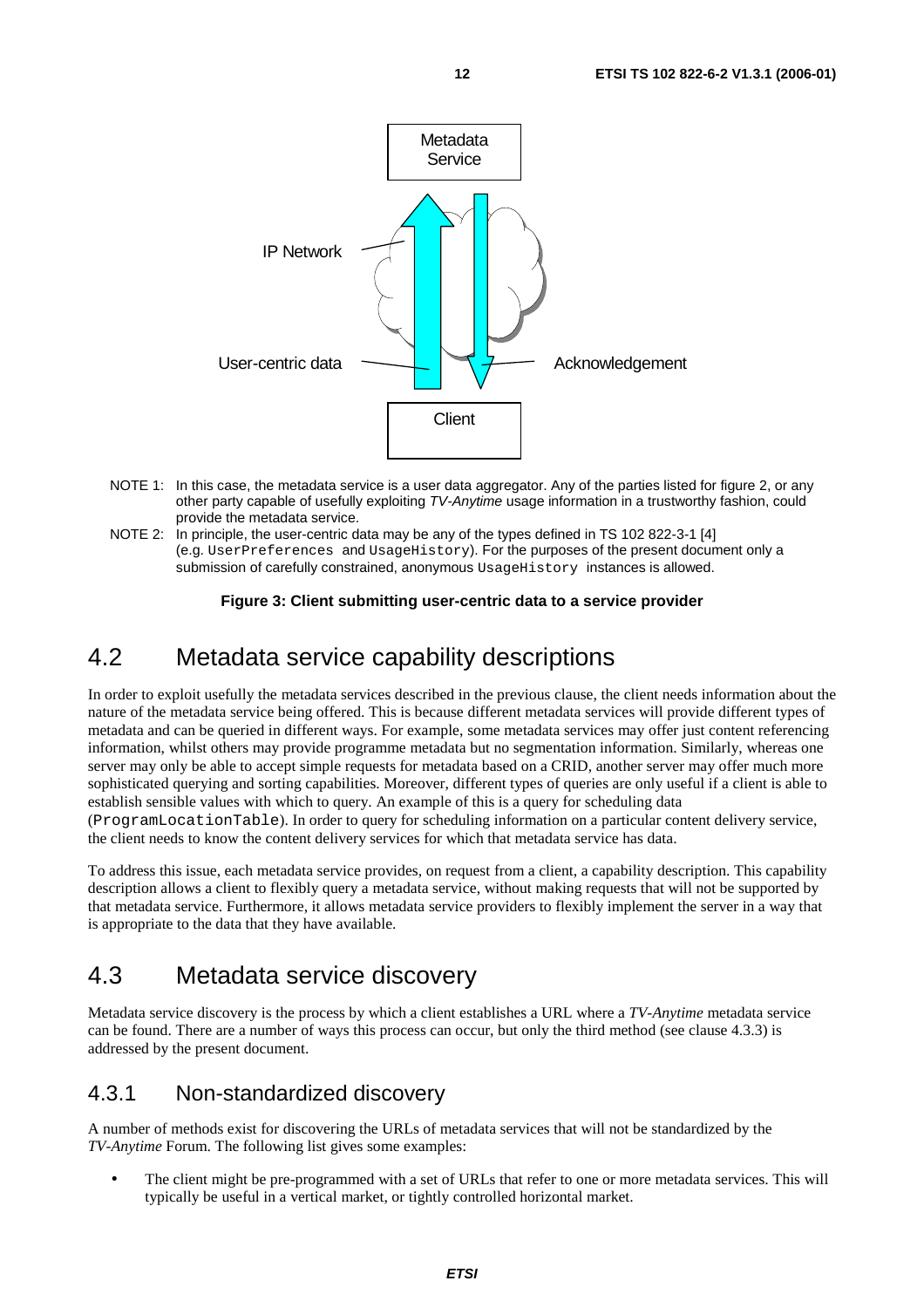- A user might manually enter a URL of a new metadata service he is interested in, using some means of text input.
- The software on a client may be updated using software updates delivered via a unidirectional broadcast, or over the return channel.

### 4.3.2 Unidirectional delivery of discovery information

The System Specification [13] and Content Referencing Specification [8] define ways or requirements on the underlying transport, in which the URL of a bi-directional metadata and/or content referencing service can be discovered from *TV-Anytime* information inserted in a unidirectional stream. The present document defines how a client can usefully exploit the discovered service using the resulting URL.

#### 4.3.3 Client-Initiated discovery using the bi-directional network

This mode of metadata service discovery involves using the bi-directional network to access a "Yellow Pages" of *TV-Anytime* metadata services. The mechanism is based upon W3C standards for web service discovery (UDDI [16] and WS-Inspection [17]), the use of which is standardized by the *TV-Anytime* Forum, according to the rules given in clause 5. Support for these discovery techniques by clients and servers is optional.

### 5 Metadata service discovery

The present document describes how standard web service discovery techniques can be used to allow PDRs and other *TV-Anytime* clients to discover *TV-Anytime* metadata services. The relevant standards are UDDI [16] and WS-Inspection [17], which enable different, but complementary, modes of discovery. A provider can choose to enable neither, both, or just one of these mechanisms.

For a useful overview of these two standards please refer to: "The WS-Inspection [17] and UDDI Relationship [16]".

### 5.1 Discovering a get\_Data operation that will provide metadata for a certain CRID authority

The content referencing specification describes the use of DNS SRV records to discover web services for location resolution, using only a CRID as the starting point. The present document defines an analogous method for use in discovering metadata delivery services. The form of the DNS query string is:

**\_gmet.\_tcp.***<name\_extension segment from CRID authority>***.***<DNS segment from CRID authority>*,

where *gmet* is short for "get metadata".

Since a resolution authority will not necessarily provide (directly or indirectly) a metadata service for its CRIDs, the client should not assume that this DNS enquiry will succeed. The result of the DNS query is a machine name (*<hostname>*) and port (*<port>*) that locates the metadata server. A get*\_*Data service capable of returning at least one type of metadata table is offered at this URL (http://<*hostname*>:<*port*>/).

### 5.2 Universal Description, Discovery and Integration (UDDI)

UDDI [16] allows PDRs, and other clients with Internet connectivity, to discover *TV-Anytime* metadata services without the client requiring any prior knowledge of the metadata service, nor any information from a unidirectional metadata service. Metadata service providers may publish details of their *TV-Anytime* metadata service(s) to the UDDI Business Registry. Any client can then use a node in the UDDI Business Registry (which have well-known addresses) to browse and locate *TV-Anytime* metadata services.

Note that version 3 of the UDDI specification is used. Clients wishing to discover *TV-Anytime* web services using UDDI must conform to the behaviour described in the UDDI specification [16]. To assist metadata service providers in describing and categorizing their services, the *TV-Anytime* Forum has registered the UDDI tModels described in the following clauses (see clause 1.6.4 of the UDDI specification [16] for a definition of "tModel").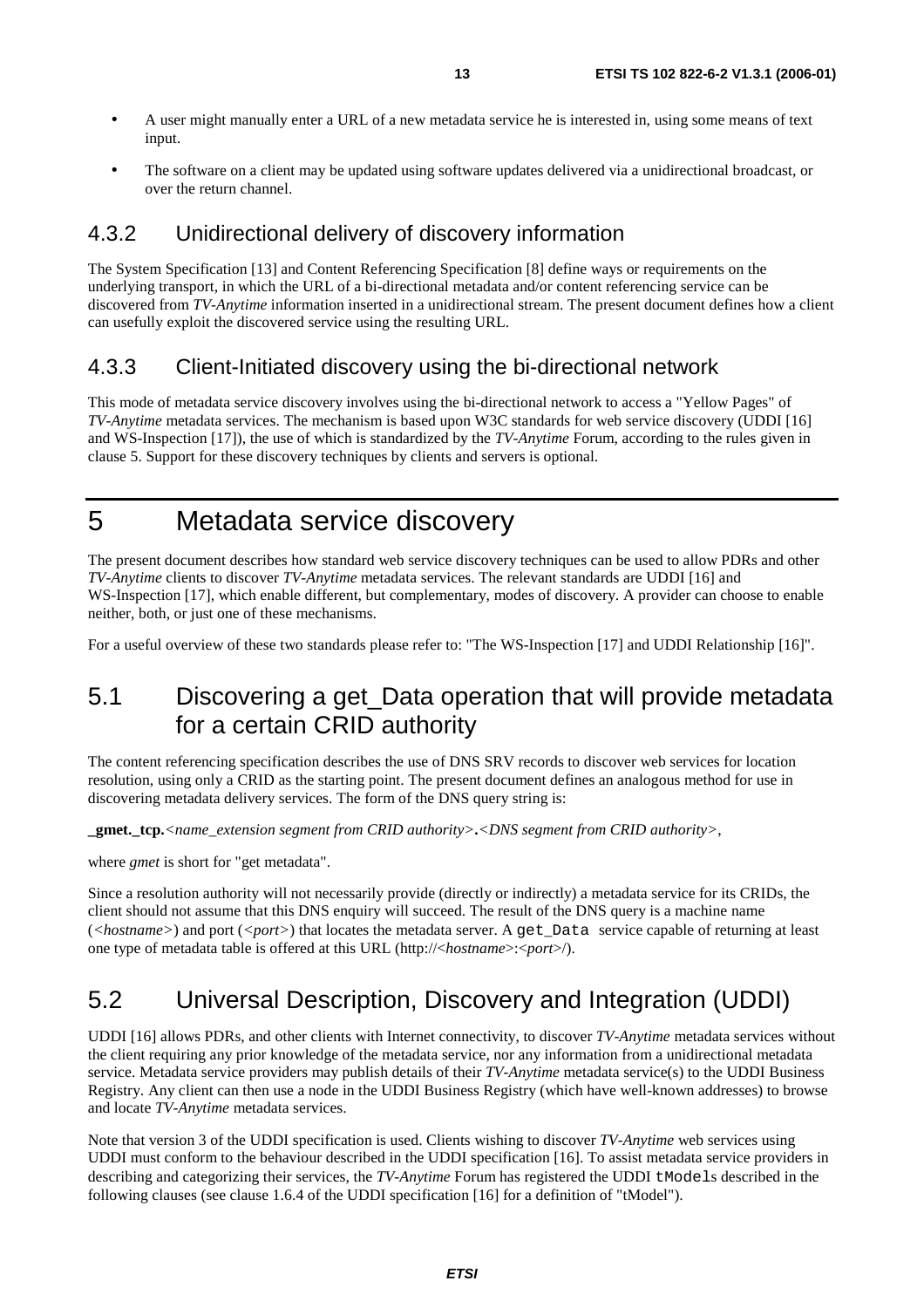### 5.2.1 TV-Anytime web service tModels

These tModels are used when a business publishes details of their bindingTemplate structures to indicate a web service compliant with the present document. Clients issuing UDDI inquiry requests can use these two tModel keys to find only web services that are *TV-Anytime* metadata services.

#### 5.2.1.1 TV-Anytime get\_Data port tModel

This technical model represents a get Data port as described in clause 5.1.

| <b>Name:</b> | TV-Anytime-org:get_Data_v10. |
|--------------|------------------------------|
|--------------|------------------------------|

**Description:** *TV-Anytime* WSDL interface for get\_Data port.

**UDDI Key (V3):** uddi:TV-Anytime.org:get Data\_v10.

**Categorization:** specification, xmlSpec, soapSpec, wsdlSpec.

```
<tModel tModelKey="uddi:TV-Anytime.org:get_Data_v10"> 
  <name>TV-Anytime-org:get_Data_v10</name> 
  <description xml:lang="en">TV-Anytime WSDL interface for get_Data port</description> 
  <overviewDoc> 
      <overviewURL useType="text"> 
      http://Location_At_ETSI_WebSite/FileName_for_TS102822-6-2 
      </overviewURL> 
   </overviewDoc> 
  <categoryBag> 
      <keyedReference keyName="uddi-org:types:wsdl" keyValue="wsdlSpec" 
      tModelKey="uddi:uddi.org:categorization:types"/> 
      <keyedReference keyName="uddi-org:types:soap" keyValue="soapSpec" 
      tModelKey="uddi:uddi.org:categorization:types"/> 
      <keyedReference keyName="uddi-org:types:xml" keyValue="xmlSpec" 
      tModelKey="uddi:uddi.org:categorization:types"/> 
      <keyedReference keyName="uddi-org:types:specification" 
      keyValue="specification" tModelKey="uddi:uddi.org:categorization:types"/> 
  </categoryBag> 
</tModel>
```
### 5.2.1.2 TV-Anytime submit\_Data port tModel

This technical model represents a submit\_Data service as described in clause 5.2.

| <b>Name:</b>                       | TV-Anytime-org: submit_Data_v10.                |
|------------------------------------|-------------------------------------------------|
| <b>Description:</b>                | TV-Anytime WSDL interface for submit_Data port. |
| <b>UDDI Key <math>(V3)</math>:</b> | uddi:TV-Anytime.org:submit_Data_v10.            |
| <b>Categorization:</b>             | specification, xmlSpec, soapSpec, wsdlSpec.     |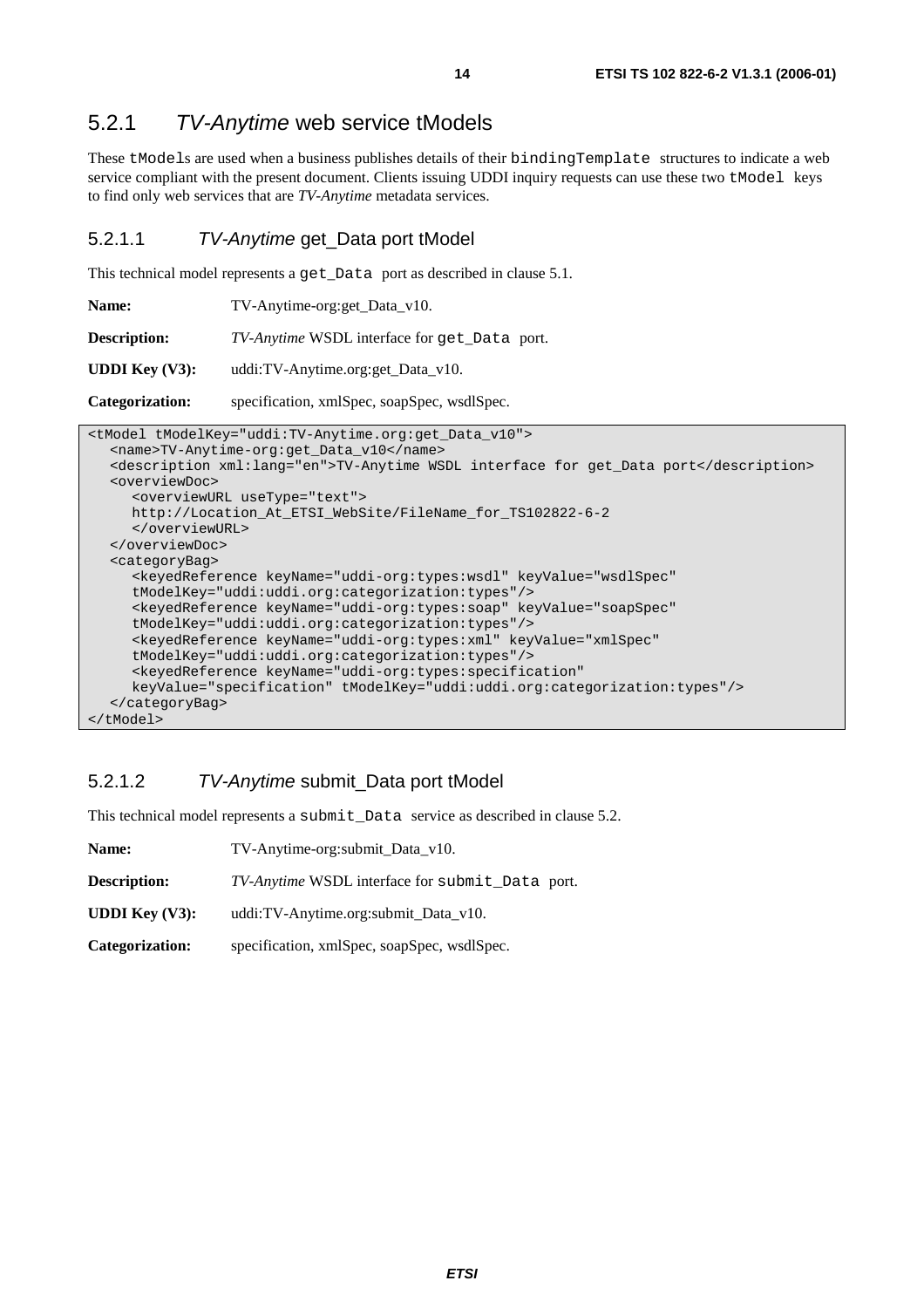| <tmodel tmodelkey="uddi:TV-Anytime.org:submit_Data_v10"></tmodel>                              |
|------------------------------------------------------------------------------------------------|
| <name>TV-Anytime-org:submit_Data_v10</name>                                                    |
| <description xml:lang="en">TV Anytime WSDL interface for get_Data port</description>           |
| <overviewdoc></overviewdoc>                                                                    |
| <overviewurl usetype="text"></overviewurl>                                                     |
| http://Location At ETSI WebSite/FileName for TS102822-6-2                                      |
|                                                                                                |
|                                                                                                |
| <overviewdoc></overviewdoc>                                                                    |
| <overviewurl usetype="text"></overviewurl>                                                     |
| http://Location_At_ETSI_WebSite/FileName_for_TS102822-6-2<br>                                  |
|                                                                                                |
| <categorybag></categorybag>                                                                    |
| <keyedreference <="" keyname="uddi-org:types:wsdl" keyvalue="wsdlSpec" td=""></keyedreference> |
| tModelKey="uddi:uddi.org:categorization:types"/>                                               |
| <keyedreference <="" keyname="uddi-org:types:soap" keyvalue="soapSpec" td=""></keyedreference> |
| tModelKey="uddi:uddi.org:categorization:types"/>                                               |
| <keyedreference <="" keyname="uddi-org:types:xml" keyvalue="xmlSpec" td=""></keyedreference>   |
| tModelKey="uddi:uddi.org:categorization:types"/>                                               |
|                                                                                                |
| <keyedreference <="" keyname="uddi-org:types:specification" td=""></keyedreference>            |
| keyValue="specification" tModelKey="uddi:uddi.org:categorization:types"/>                      |
|                                                                                                |
|                                                                                                |

### 5.2.2 TV-Anytime categorization tModels

These tModels allow a metadata service provider to categorize their services. The metadata service provider assigns the categories at the point of publication (see clause 5.2.3). This enables clients to issue more refined UDDI searches for metadata services. By categorizing a metadata service as richly and accurately as possible, a metadata service provider maximizes the possibility of the metadata service being discovered using UDDI.

Use of these taxonomies is optional, and for many services it will not be appropriate to use some of the taxonomy types. For example, a metadata service that does not provide schedule information will not be able to use the TV-Anytimeorg:serviceURL taxonomy to list the services for which it provides metadata.

These taxonomies do not make strong guarantees about the behaviour of any services that use them. For example, a service categorized as providing information on "example.com" CRIDs may only have data on some subset of them. A get*\_*Data request to that service could fail to provide information on a particular "example.com" CRID. Similarly, a service categorized as providing German language metadata could return some of its metadata in other languages. Metadata service providers should sensibly categorize their services in a way that will enhance their discovery without creating false expectations in the client. It is always the capability description that provides the definitive description of the features supported by a particular operation. Therefore, having discovered a metadata service, a client should always retrieve a capability description of that service. In some cases, this involves no extra steps as the capability description will be included inside the bindingTemplate for that operation.

All of the following tModels are categorization tModels and are unchecked.

#### 5.2.2.1 TV-Anytime authorityName categorization system

The authorityName tModel is used to represent the resolution authorities of the CRIDs for which this metadata service provides *TV-Anytime* information. To establish whether content referencing information or metadata is available for the authority, the tableType  $t$ Model may be used (see clause 5.2.2.2).

| Name:                    | TV-Anytime-org:authorityName.                                                                                   |
|--------------------------|-----------------------------------------------------------------------------------------------------------------|
| <b>Description:</b>      | Category system for the resolution authorities handled by a metadata service.                                   |
| <b>UDDI</b> Key $(V3)$ : | uddi:TV-Anytime.org:authorityName.                                                                              |
| <b>Valid values:</b>     | A valid value is a valid resolution authority name, as defined in the Content Referencing<br>Specification [8]. |
| <b>Example usage:</b>    | A client searches for <i>TV-Anytime</i> metadata on CRIDs from a particular resolution authority.               |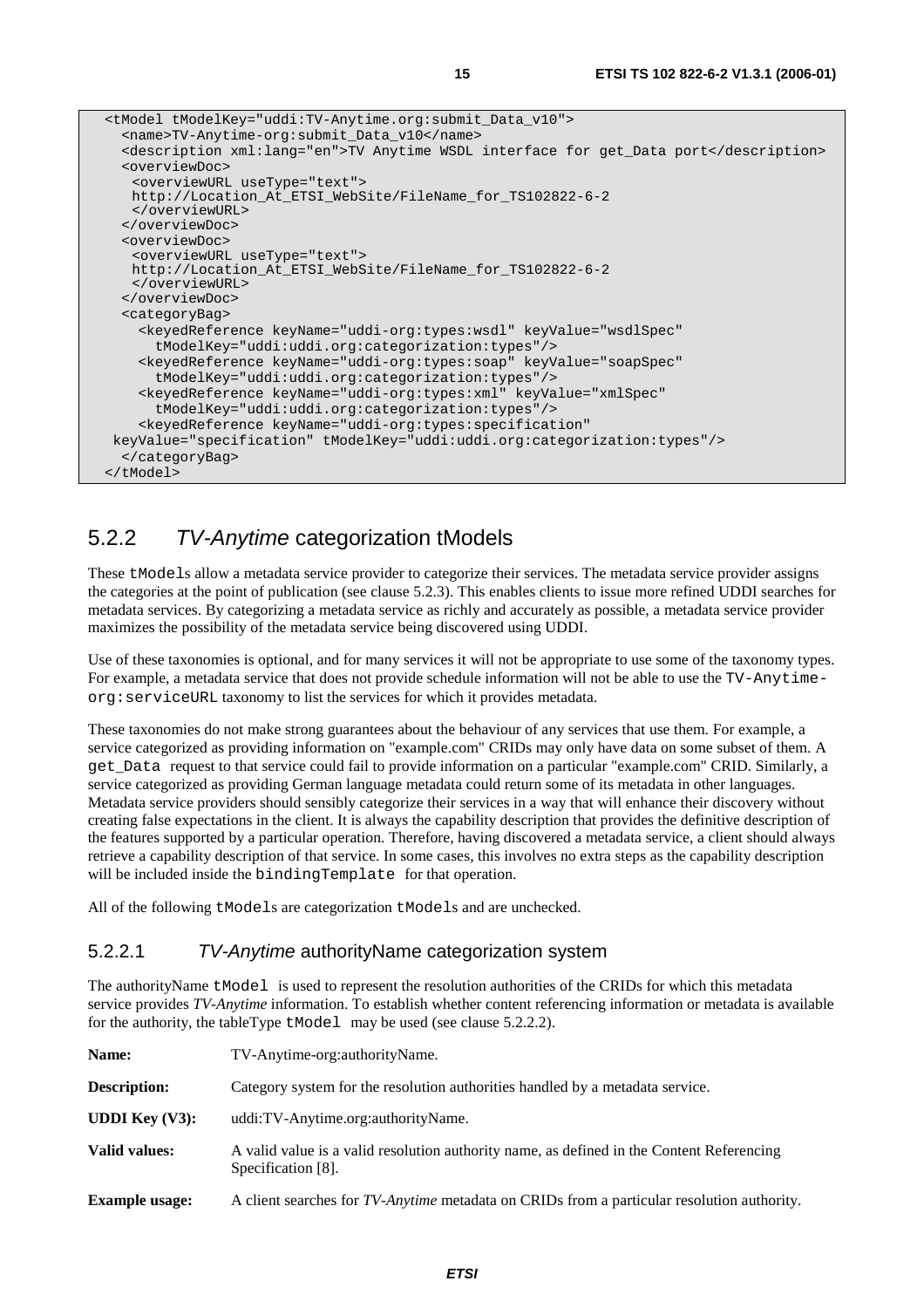| <tmodel tmodelkey="uddi:TV-Anytime.org:authorityName"></tmodel>                                               |
|---------------------------------------------------------------------------------------------------------------|
| <name>TV-Anytime-org:authorityName</name>                                                                     |
| <description xml:lang="en">Category system for the resolution authorities handled by</description>            |
| a metadata service<br><overviewdoc></overviewdoc>                                                             |
| <overviewurl usetype="text"><br/>http://Location At ETSI WebSite/FileName for TS102822-6-2<br/></overviewurl> |
|                                                                                                               |
| <categorybag></categorybag>                                                                                   |
| <keyedreference <="" keyname="uddi-org:types:categorization" td=""></keyedreference>                          |
| keyValue="categorization" tModelKey="uddi:uddi.org:categorization:types"/>                                    |
| <keyedreference <="" keyname="uddi-org:types:unchecked" td=""></keyedreference>                               |
| keyValue="unchecked" tModelKey="uddi:uddi.org:categorization:types"/>                                         |
|                                                                                                               |
| $\langle$ /tModel>                                                                                            |

#### 5.2.2.2 TV-Anytime tableType categorization system

The tableType tModel is used to represent the types of metadata table that this metadata service is capable of providing.

| Name:                    | TV-Anytime-org:tableType.                                                                                                                                          |
|--------------------------|--------------------------------------------------------------------------------------------------------------------------------------------------------------------|
| <b>Description:</b>      | Category system for the metadata table types available from a metadata service.                                                                                    |
| <b>UDDI</b> Key $(V3)$ : | uddi:TV-Anytime.org:tableType.                                                                                                                                     |
| Valid values:            | A valid value is a table type that can be used in the ProgramLocationTable and<br>ProgramInformationTables element returned by the describe_get_Data<br>operation. |

**Example usage:** A client requires a certain type of metadata (e.g. segmentation information) about a programme.

```
 <tModel tModelKey="uddi:TV-Anytime.org:tableType"> 
     <name>TV-Anytime-org:tableType</name> 
     <description xml:lang="en">Category system for the metadata table types available 
from a metadata service</description> 
     <overviewDoc> 
      <overviewURL useType="text"> 
      http://Location_At_ETSI_WebSite/FileName_for_TS102822-6-2 
      </overviewURL> 
     </overviewDoc> 
     <categoryBag> 
       <keyedReference keyName="uddi-org:types:categorization" 
  keyValue="categorization" tModelKey="uddi:uddi.org:categorization:types"/> 
       <keyedReference keyName="uddi-org:types:unchecked" 
   keyValue="unchecked" tModelKey="uddi:uddi.org:categorization:types"/> 
     </categoryBag> 
   </tModel>
```
#### 5.2.2.3 TV-Anytime serviceURL categorization system

The serviceURL tModel is used to represent the content delivery services (e.g. channels) for which this metadata service provides TV-Anytime information.

| Name:                              | TV-Anytime-org:serviceURL.                                                                                                           |
|------------------------------------|--------------------------------------------------------------------------------------------------------------------------------------|
| <b>Description:</b>                | Category system for the content services handled by a metadata service.                                                              |
| <b>UDDI Key <math>(V3)</math>:</b> | uddi:TV-Anytime.org:serviceURL.                                                                                                      |
| Valid values:                      | A valid value must comply with the rules defined in TS 102 822-3-1 [4] for the serviceURL<br>element in the ServiceInformationTable. |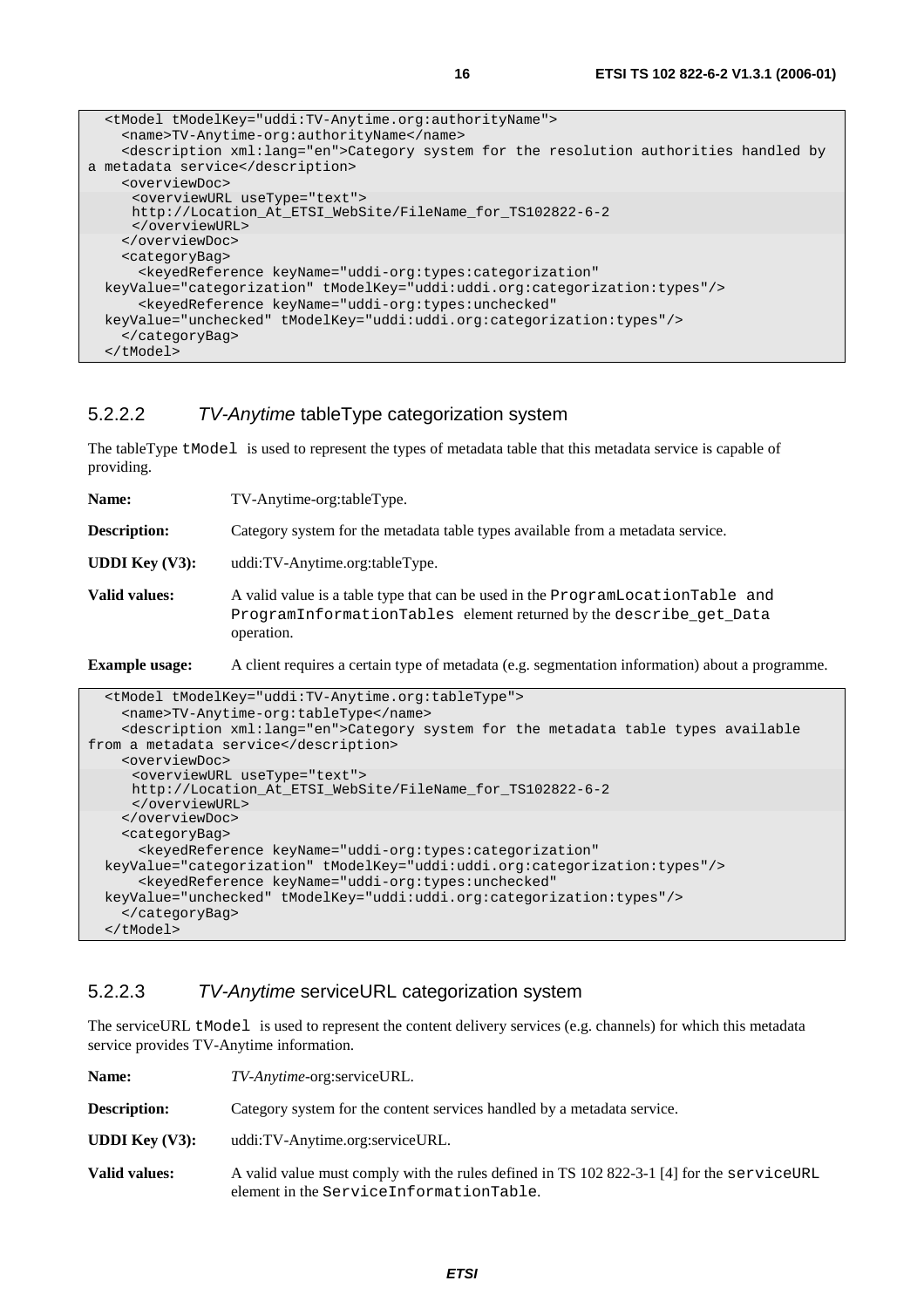**Example usage:** A client searches for *TV-Anytime* scheduling information on a particular content service.

```
 <tModel tModelKey="uddi:TV-Anytime.org:serviceURL"> 
     <name>TV-Anytime-org:serviceURL</name> 
     <description xml:lang="en">Category system for the content services handled by a 
metadata service</description> 
     <overviewDoc> 
      <overviewURL useType="text"> 
      http://Location_At_ETSI_WebSite/FileName_for_TS102822-6-2 
      </overviewURL> 
     </overviewDoc> 
     <categoryBag> 
       <keyedReference keyName="uddi-org:types:categorization" 
  keyValue="categorization" tModelKey="uddi:uddi.org:categorization:types"/> 
       <keyedReference keyName="uddi-org:types:unchecked" 
   keyValue="unchecked" tModelKey="uddi:uddi.org:categorization:types"/> 
     </categoryBag> 
   </tModel>
```
#### 5.2.2.4 TV-Anytime genre categorization system

The genre tModel is used to broadly classify the types of programmes for which this metadata service provides *TV-Anytime* information. This tModel is intended to classify metadata services providing specialist information, and will not be useful for metadata services that describe a wide range of programme types (e.g. broadcasters' metadata services).

**Name:** TV-Anytime-org:genre.

**Description:** Category system for the genre of programmes handled by a metadata service.

**UDDI Key (V3):** uddi:TV-Anytime.org:genre.

**Valid values:** A valid value is a fully qualified term (classification scheme URN and term), as defined in annex B of TS 102 822-3-1 [4]. Note that aliases cannot be used since a UDDI registry has no knowledge of any CSAlias elements from which the full classification scheme name can be deduced.

**Example usage:** A client searches for a *TV-Anytime* metadata service that specializes in movie information.

```
 <tModel tModelKey="uddi:TV-Anytime.org:genre"> 
     <name>TV-Anytime-org:genre</name> 
     <description xml:lang="en">Category system for the genre of programme handled by a 
metadata service</description> 
     <overviewDoc> 
      <overviewURL useType="text"> 
      http://Location_At_ETSI_WebSite/FileName_for_TS102822-6-2 
      </overviewURL> 
     </overviewDoc> 
     <categoryBag> 
       <keyedReference keyName="uddi-org:types:categorization" 
   keyValue="categorization" tModelKey="uddi:uddi.org:categorization:types"/> 
       <keyedReference keyName="uddi-org:types:unchecked" 
  keyValue="unchecked" tModelKey="uddi:uddi.org:categorization:types"/> 
     </categoryBag> 
   </tModel>
```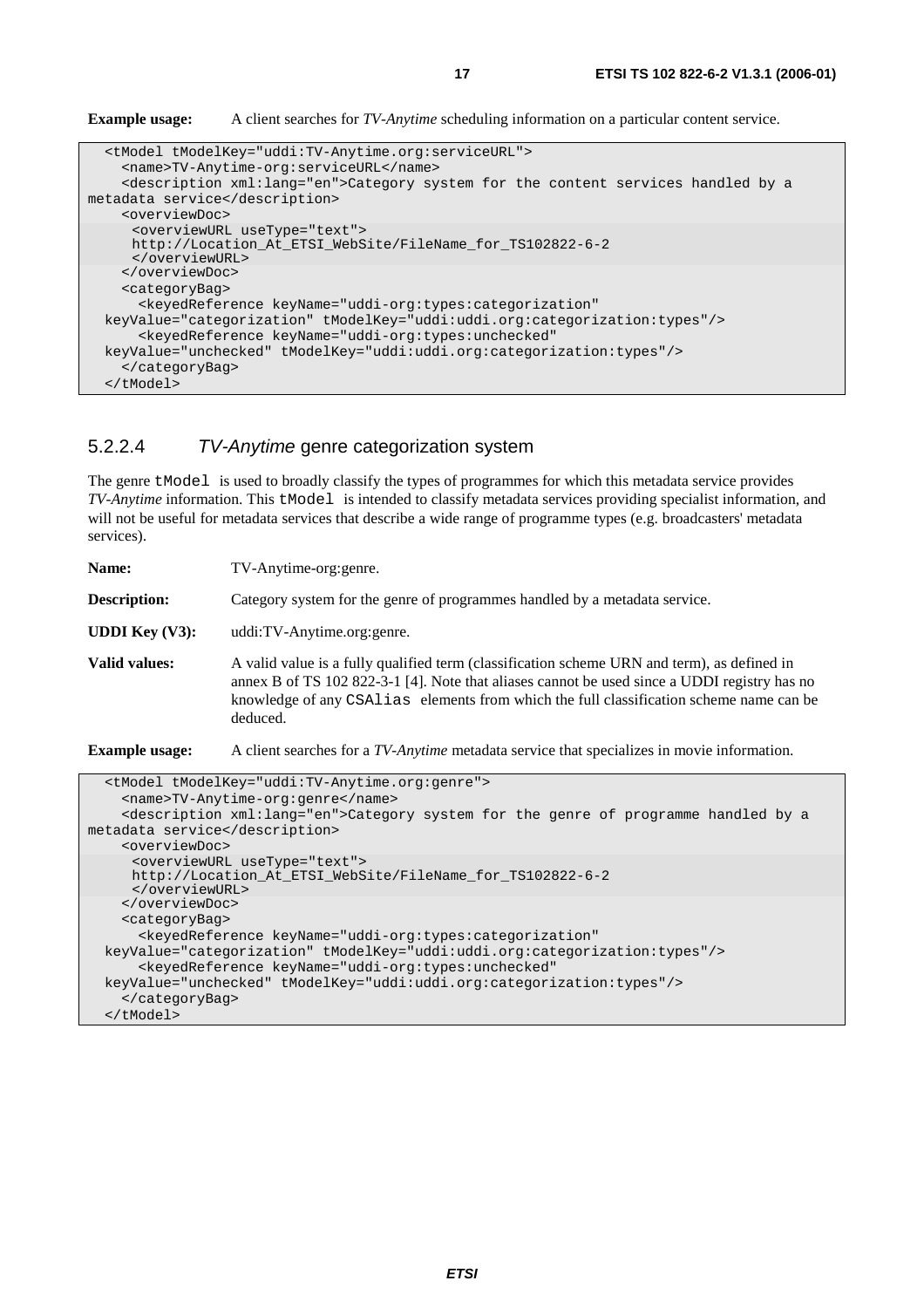#### 5.2.2.5 Other categorizations

The Universal Business Registry provides other categorizations that may be useful in describing *TV-Anytime* metadata services (e.g. uddi-org:general keywords). The use of such categorizations should, in general, follow the rules defined by the particular tModel, but *TV-Anytime* provides guidance for use of the

uddi:ubr.uddi.org:categorization:geo3166-2 tModel. Namely, the assigned keyValue should categorize the region(s) where the programmes described by that metadata service are available. For some types of content distribution mechanisms (e.g. via the Internet) such a categorization will not be appropriate.

Categories may be grouped together, as described in clause F.2 of the UDDI specification [16].

### 5.2.3 Publishing a TV-Anytime metadata service

A *TV-Anytime* metadata service provider can publish details of their service to any node in the UDDI Business Registry. The manner in which this is done will depend upon the operator of that node (see the UDDI specification [16]).

An example of the publication process can be found in annex A.

A businessService is created for each metadata service that needs to be registered by that business. The businessService element contains a bindingTemplate for each of the bindings offered by that metadata service (e.g. get*\_*Data or submit*\_*Data).

When publishing a get\_Data operation, it is recommended that: the instanceParms element (inside the tModelInstanceInfo) contains a capability description. This allows the client to acquire the capability description of the metadata service (and so determine its usefulness), without having to issue a describe\_*X* request. Since the size of the instanceParms element is restricted, the capability description will sometimes need truncating, in which case the capability description must remain schema valid.

### 5.3 Web Services Inspection language (WS-Inspection)

A *TV-Anytime* web server may declare the presence of its metadata services using WS-Inspection [17]. This allows clients to discover service descriptions (i.e. WSDL implementation definitions) for the web services available on that website. The WS-Inspection file may also lead to the discovery of other types of web services, as well as *TV-Anytime* metadata services available on other web sites.

It is recommended that each description element use a WSDL extensibility reference in the following fashion:

- The endpointPresent attribute should be set to "true" (since a client is looking for existing services, and not abstract service definitions).
- An implementedBinding element should be included for each portType offered by the *TV-Anytime* service. In this way, the client can establish whether the corresponding service actually offers *TV-Anytime* ports and, if so, which portTypes are present, without having to download and parse the WSDL implementation description.

An example WS-Inspection file, along with its corresponding WSDL implementation definition, can be found in annex B.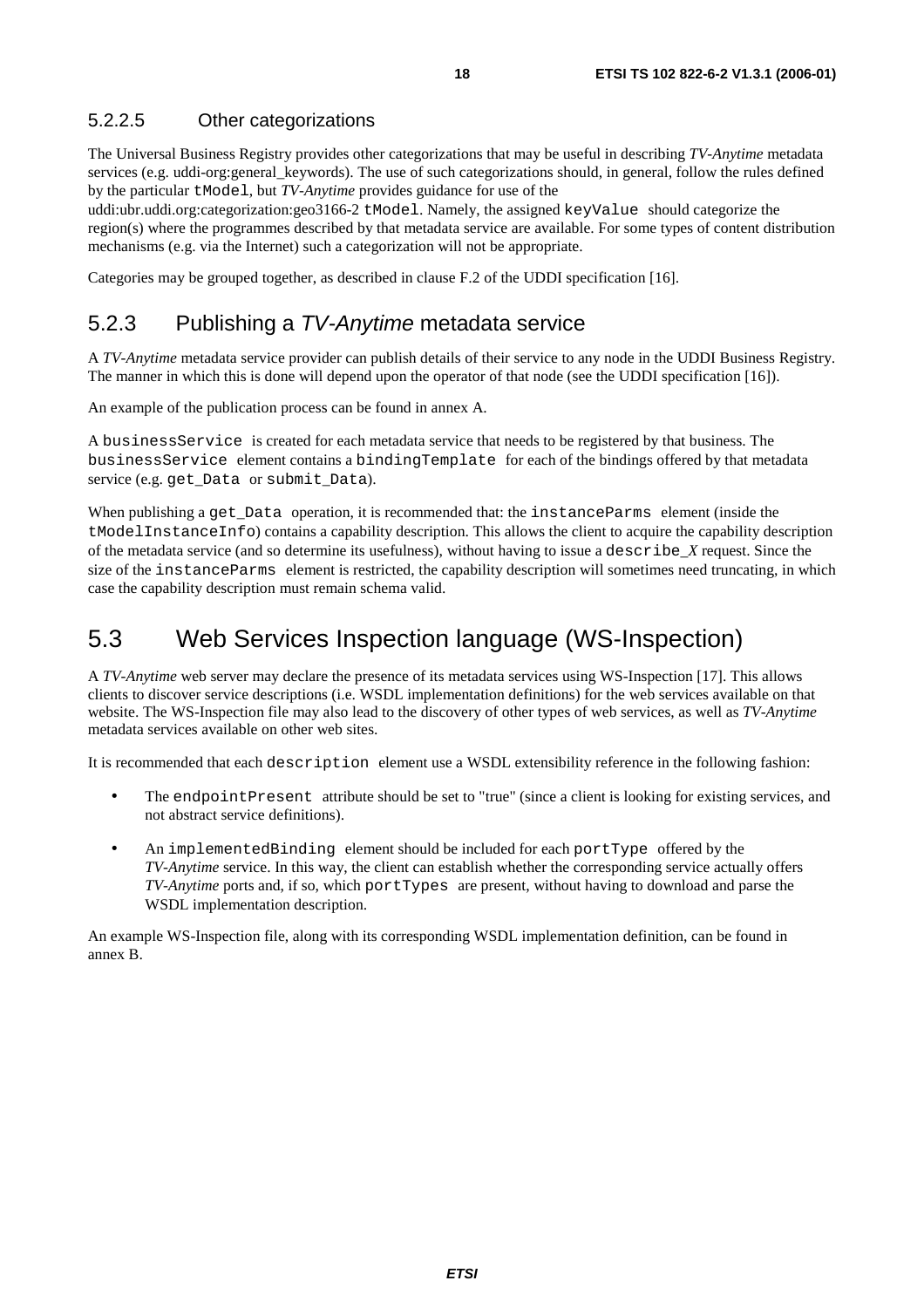### 5.3.1 Discovering the WS-Inspection file

To assist a client in finding a WS-Inspection file, clause 6.1, the WS-Inspection specification states that the document may have a well-known name (inspection.wsil) and be placed at a "common entry point" of the web-site. The term "common entry point" is vague, so *TV-Anytime* defines the following rules to make it easier for embedded clients to retrieve the WS-Inspection document:

- A metadata service provided by a web server with machine name <hostname>, which wishes to provide a WS-Inspection file, should place the document at the root of its web server. Thus, an HTTP GET request to http://<hostname>/inspection.wsil will retrieve the file if it exists.
- A resolution authority with the name <domain name>;<extension name>, which wishes to provide a WS-Inspection file, should place the document at the location http://<domain\_name>/<extension\_name>/inspection.wsil. Note that this does not necessarily mean that the web server with the same domain name as the resolution authority has to also provide the metadata service since it is possible that the WS-Inspection document points to a URL on a different server.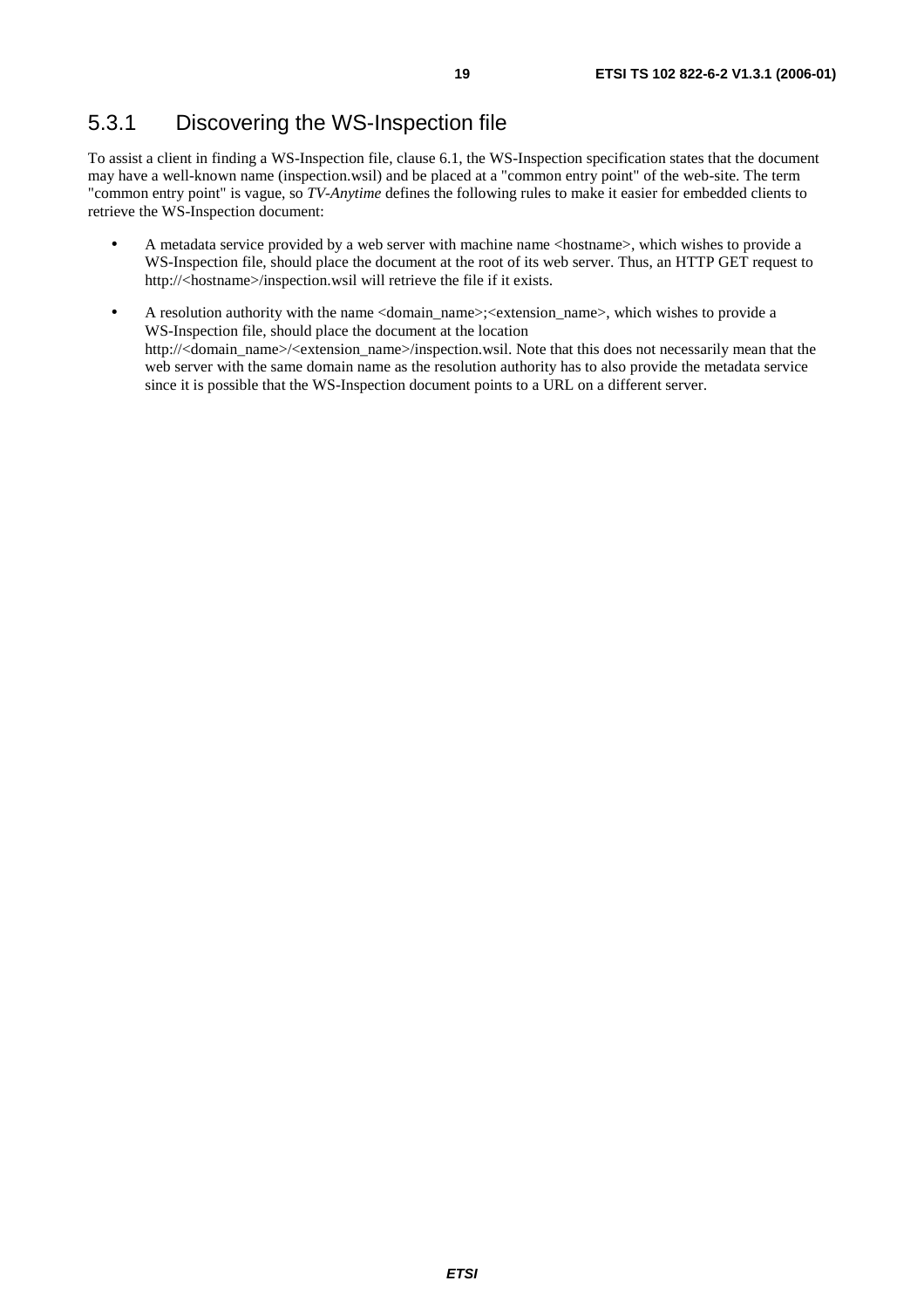# Annex A (informative): Example usage of UDDI

# A.1 Example publication of get\_Data operation

The metadata service provider registers the new operation using the UDDI save\_binding publication API (assuming that the appropriate parent businessEntity and businessService structures have already been registered).

```
<save_binding xmlns="urn:uddi-org:api_v3"> 
   <bindingTemplate> 
     <description xml:lang="en">TV-Anytime movie information</description> 
     <accessPoint useType="endPoint"> 
             http://barry-norman.com/movies</accessPoint> 
     <tModelInstanceDetails> 
       <tModelInstanceInfo tModelKey="uddi:TV-Anytime.org:get_Data_v10"> 
         <instanceDetails> 
           <instanceParms><![CDATA[ 
                  <?xml version="1.0" encoding="utf-8"?> 
                    <describe_get_Data_Result serviceVersion="3" 
                          xmlns="urn:tva:transport:2004"> 
                      <!-- etc. See example 3 in Annex D --> 
                    </describe_get_Data_Result> 
                  ]]></instanceParms> 
         </instanceDetails> 
       </tModelInstanceInfo> 
     </tModelInstanceDetails> 
     <categoryBag> 
       <keyedReference tModelKey="uddi:TV-Anytime.org:authorityName" 
                        keyValue="barry-norman.com"/> 
       <keyedReference tModelKey="uddi:TV-Anytime.org:genre" 
                        keyValue="urn:tva:metadata:cs:FormatCS:2004:3.3"/> 
       <keyedReference tModelKey="uddi:TV-Anytime.org:tableType" 
                        keyValue="ContentReferencing"/> 
       <keyedReference tModelKey="uddi:TV-Anytime.org:tableType" 
                        keyValue="ProgramInformation"/> 
       <keyedReference tModelKey="uddi:TV-Anytime.org:tableType" 
                        keyValue="ProgramReview"/> 
     </categoryBag> 
   </bindingTemplate> 
</save_binding>
```
The bindingTemplate structure contains a reference to the tModel for the get\_Data operation. In this way, the tModel behaves as a technical fingerprint that formally indicates the *TV-Anytime* compliance of the web service.

The categorization information allows a client to establish the following:

- Metadata is provided on CRIDs from the "barry-norman.com" resolution authority.
- Most of the programmes described by this metadata service have the "movie" genre.
- The metadata service can return ContentReferencingTable, ProgramInformationTable, and ProgramReviewTable elements.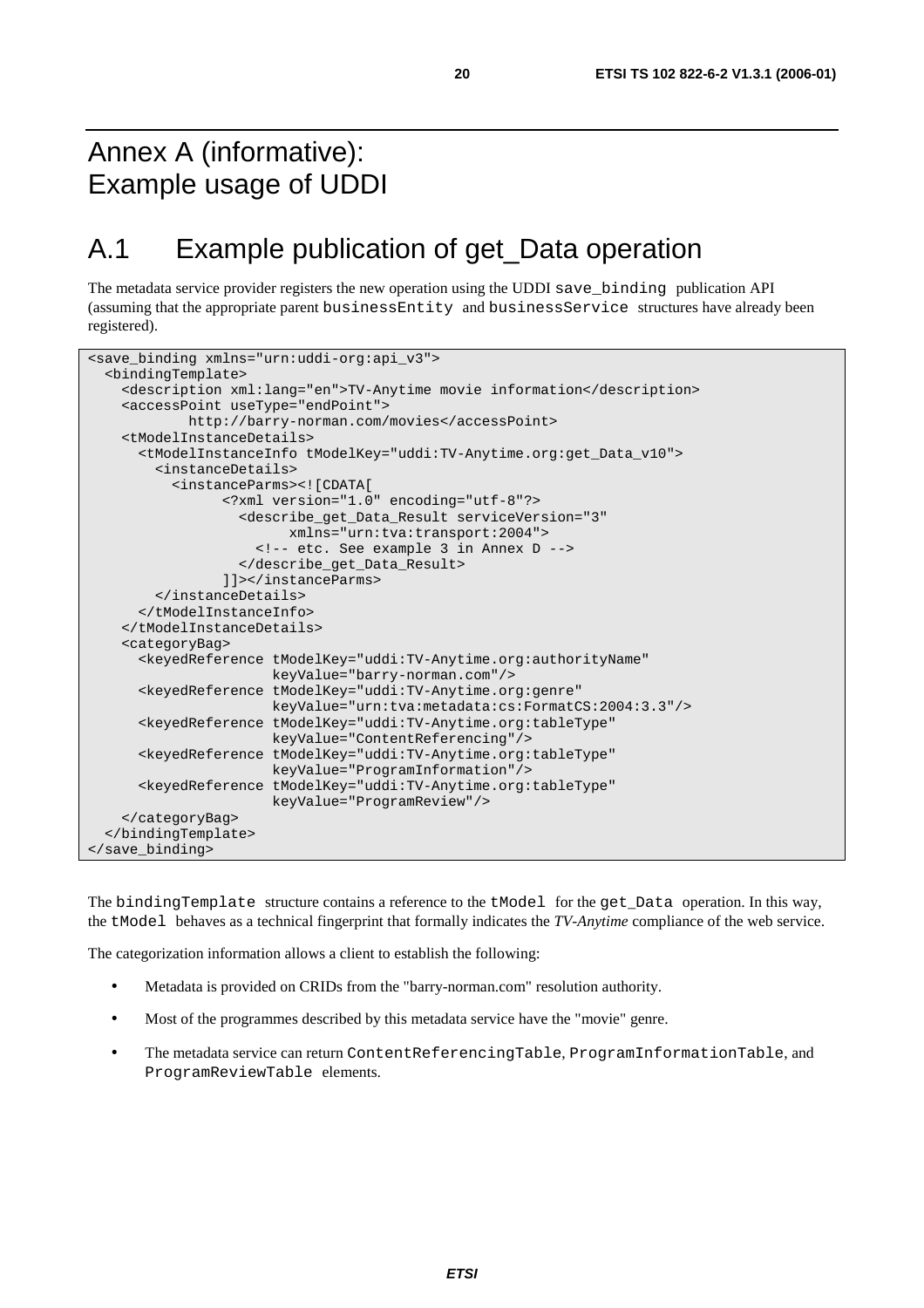# A.2 Example search for TV-Anytime Metadata service

Consider the example of a newly purchased PDR trying to create an enhanced EPG. The PDR wishes to display information on a known set of content service URLs (which happen to be DVB locators, obtained from DVB service information). To enable the construction of an EPG, the metadata service will need to offer a get\_Data operation that is capable of delivering at least a ProgramLocationTable and ProgramInformationTable. The following search could be used to find appropriate bindings.

```
<find_binding xmlns="urn:uddi-org:api_v3"> 
   <tModelBag> 
     <tModelKey>uddi:TV-Anytime.org:get_Data_v10</tModelKey> 
   </tModelBag> 
   <categoryBag> 
     <keyedReference tModelKey="uddi:TV-Anytime.org:serviceURL" 
                      keyValue="dvb://1.2.a"/> 
     <keyedReference tModelKey="uddi:TV-Anytime.org:serviceURL" 
                     keyValue="dvb://1.2.b"/> 
     <keyedReference tModelKey="uddi:TV-Anytime.org:serviceURL" 
                      keyValue="dvb://1.2.c"/> 
     <!-- Etc for other DVB locators --> 
     <keyedReference tModelKey="uddi:TV-Anytime.org:tableType" 
                      keyValue="ProgramLocationTable"/> 
     <keyedReference tModelKey="uddi:TV-Anytime.org:tableType" 
                      keyValue="ProgramInformationTable"/> 
   </categoryBag> 
</find_binding>
```
The data structure returned to the device will contain a list of bindingTemplate elements that satisfy the above query. The list can then be refined by the user (based on brand preferences, recommendations, languages used, etc.), or automatically by the PDR (based on the capability description, and other taxonomies provided in eachbindingTemplate element).

*TV-Anytime* clients may also register their interest in a particular type of metadata service, by registering with a node using the subscription API (see clause 5.5 of the UDDI specification [16]). In this case, the same find\_binding element above could be used in the subscriptionFilter of the subscription message, thus defining the types of services that the PDR is interested in being notified about.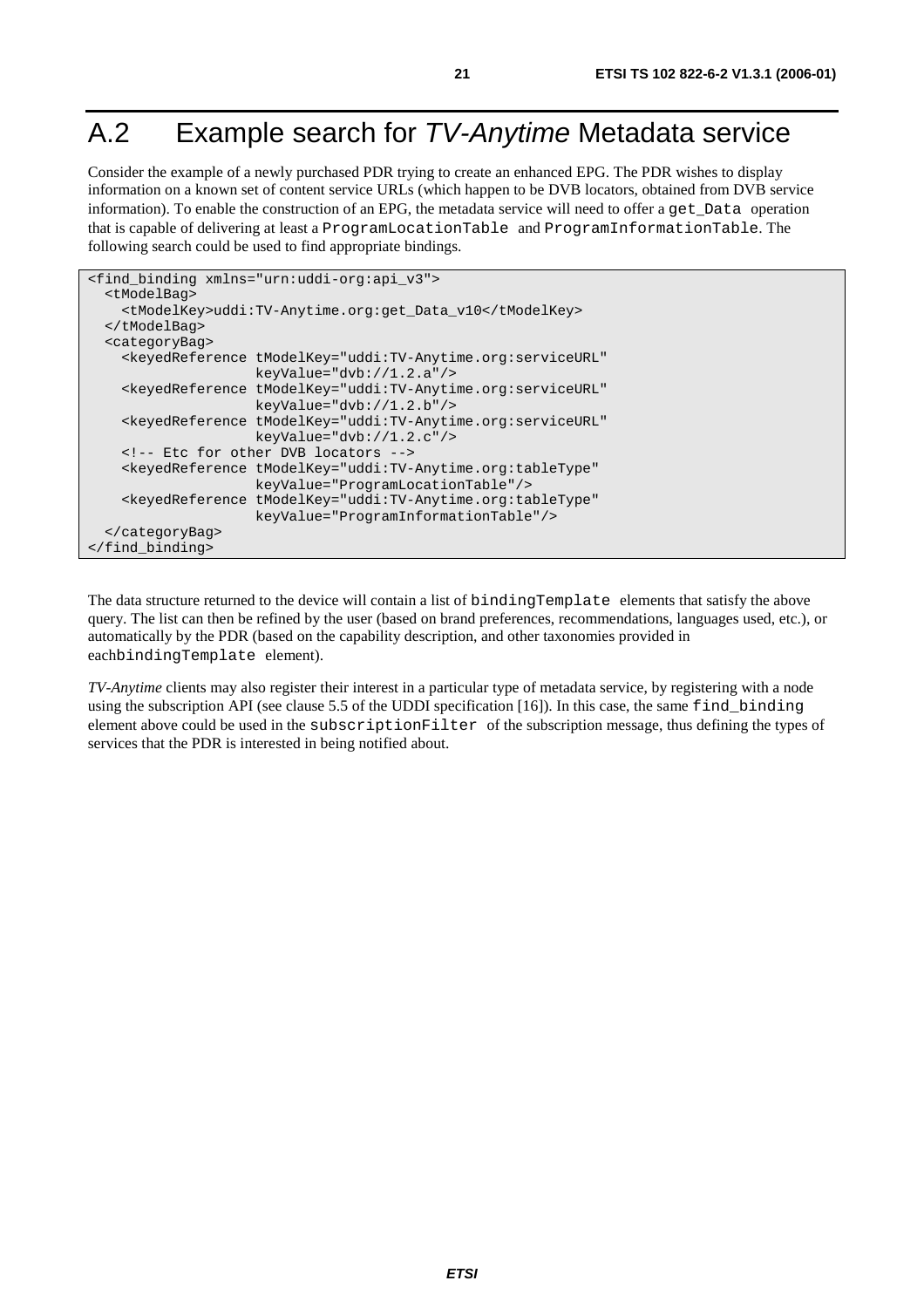# Annex B (informative): Referencing a WSDL implementation description using WS-Inspection

The following WS-Inspection file contains a reference to a TV-Anytime metadata service providing both a get\_Data and submit\_Data port.

http://example.com/inspection.wsil

```
<inspection xmlns="http://schemas.xmlsoap.org/ws/2001/10/inspection/" 
    xmlns:wsdl="http://schemas.xmlsoap.org/ws/2001/10/inspection/wsdl/" 
    xmlns:tva="urn:tva:transport:wsdl:2004"> 
 <service> 
  <description referencedNamespace="http://schemas.xmlsoap.org/wsdl/" 
            location="http://example.com/TV_week/tva_TV_week.wsdl"> 
   <wsdl:reference endpointPresent="true"> 
    <wsdl:implementedBinding>tva:get_Data_SOAP</wsdl:implementedBinding> 
    <wsdl:implementedBinding>tva:submit_Data_SOAP</wsdl:implementedBinding> 
   </wsdl:reference> 
  </description> 
 </service> 
</inspection>
```
The location attribute in the above description allows a client to download a WSDL implementation description.

```
http://example.com/TV_week/tva_TV_week.wsdl
```

```
<definitions targetNamespace="http://example.com/tva" 
     xmlns:tva="urn:tva:transport:wsdl:2004" 
     xmlns:soap="http://schemas.xmlsoap.org/wsdl/soap/" 
    xmlns="http://schemas.xmlsoap.org/wsdl/"> 
   <import namespace="urn:tva:transport:wsdl:2004"/> 
   <service name="TvaThisWeek"> 
     <port name="get_Data_TV_Week" binding="tva:get_Data_SOAP"> 
       <soap:address location="http://example.com/tv_week"/> 
     </port> 
     <port name="submit_Data_TV_Week" binding="tva:submit_Data_SOAP"> 
       <soap:address location="http://example.com/tv_week"/> 
     </port> 
   </service> 
</definitions>
```
The referenced WSDL implementation definition is simple, and allows a client to establish the URL of the two *TV-Anytime* ports. Also, the technical version of the port is indicated via the namespace of the fully qualified binding name.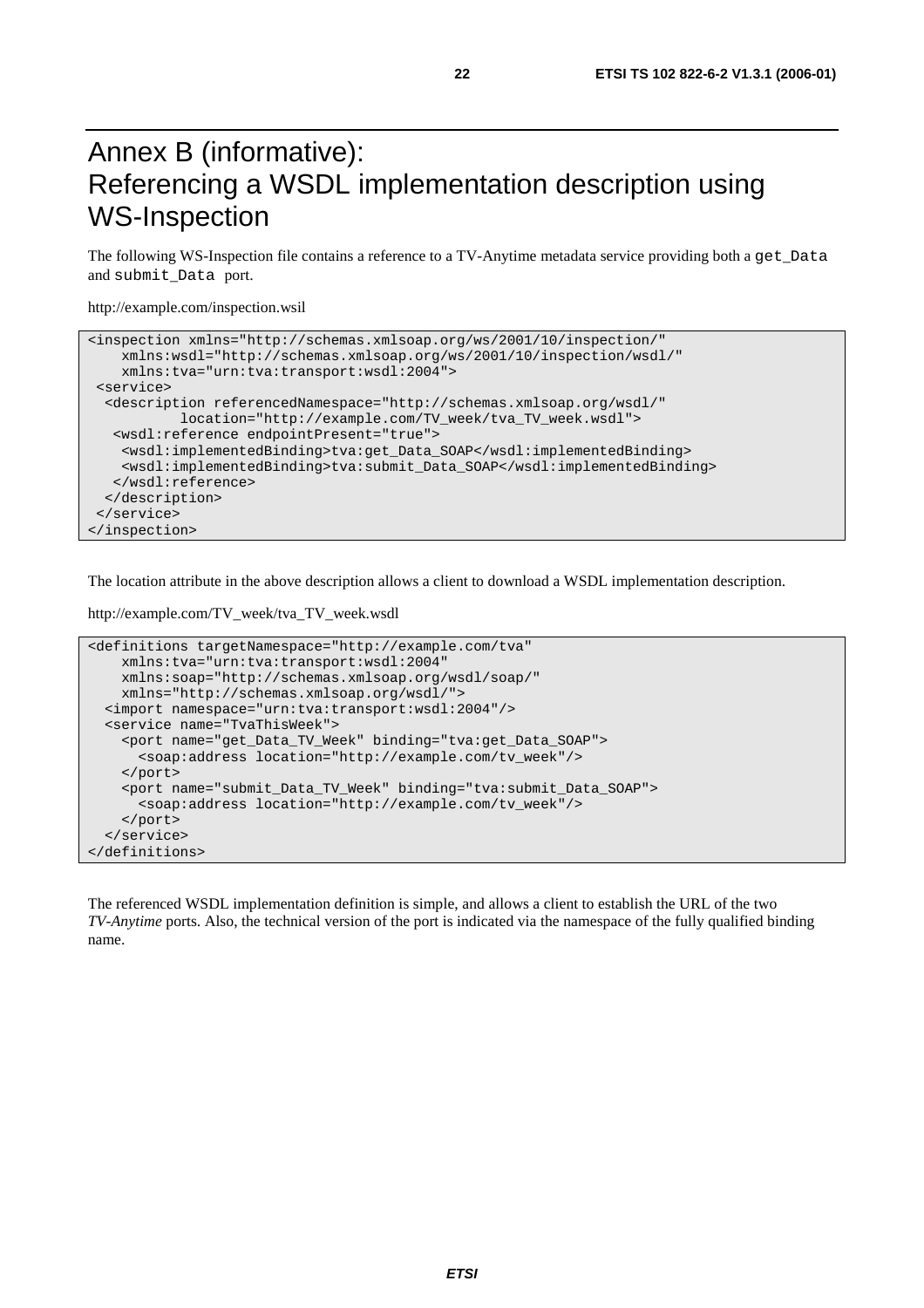# Annex C (informative): Bibliography

Documents are available from the *TV-Anytime* web site [http://www.TV-Anytime.org.](http://www.tv-anytime.org/)

XML, Extensible Markup Language (XML) 1.0, October 2000.

NOTE: Available at: [http://www.w3.org/TR/2000/REC-xml-20001006.](http://www.w3.org/TR/2000/REC-xml-20001006)

Namespaces in XML, W3C Recommendation, 14 January 1999.

NOTE: Available at: [http://www.w3.org/TR/REC-xml-names/.](http://www.w3.org/TR/REC-xml-names/)

IETF RFC 1945: "Hypertext Transfer Protocol, HTTP/1.0".

IETF RFC 2396: "Uniform Resource Identifiers (URI): Generic Syntax".

IETF RFC 2616: "Hypertext Transfer Protocol, HTTP/1.1".

Simple Object Access Protocol (SOAP) 1.1, W3C Note, 8 May 2002.

NOTE: Available at: [http://www.w3.org/TR/2000/NOTE-SOAP-20000508/.](http://www.w3.org/TR/2000/NOTE-SOAP-20000508/)

Unicode Collation Algorithm, Unicode Technical Report #10.

NOTE: Available at: [http://www.unicode.org/unicode/reports/tr10.](http://www.unicode.org/unicode/reports/tr10)

Unicode Normalization Forms, Unicode Standard Annex #15.

NOTE: Available at: [http://www.unicode.org/unicode/reports/tr15.](http://www.unicode.org/unicode/reports/tr15)

Web Services Description Language, Version 1.1, W3C Note 15 March 2001. .

NOTE: Available at: [http://www.w3.org/TR/2001/NOTE-wsdl-20010315.](http://www.w3.org/TR/2001/NOTE-wsdl-20010315)

XML Schema, W3C Recommendations (version 20010502).

NOTE: Available at: <http://www.w3.org/TR/2001/REC-xmlschema-0-20010502>, <http://www.w3.org/TR/2001/REC-xmlschema-1-20010502>, [http://www.w3.org/TR/2001/REC-xmlschema-2-20010502](http://www.w3.org/XML/Schema).

The Platform for Privacy Preferences 1.0 (P3P1.0) Specification.

NOTE: Available at: [http://www.w3.org/TR/P3P/.](http://www.w3.org/TR/P3P/)

The WS-Inspection and UDDI Relationship, W. A. Nagy, K. Ballinger.

NOTE: Available at: [http://www-106.ibm.com/developerworks/webservices/library/ws-wsiluddi.html.](http://www-106.ibm.com/developerworks/webservices/library/ws-wsiluddi.html)

Requirements and Scenarios for the Bi-directional Transport of Metadata, TV150r1. The TV-Anytime Forum.

NOTE: Available at: [http://www.TV-Anytime.org.](http://www.tv-anytime.org/)

IETF RFC 2119: "Key words for use in RFCs to Indicate Requirement Levels".

TV-Anytime Requirements Series: R-1, TV035r6. The TV-Anytime Forum.

NOTE: Available at: [http://www.TV-Anytime.org.](http://www.tv-anytime.org/)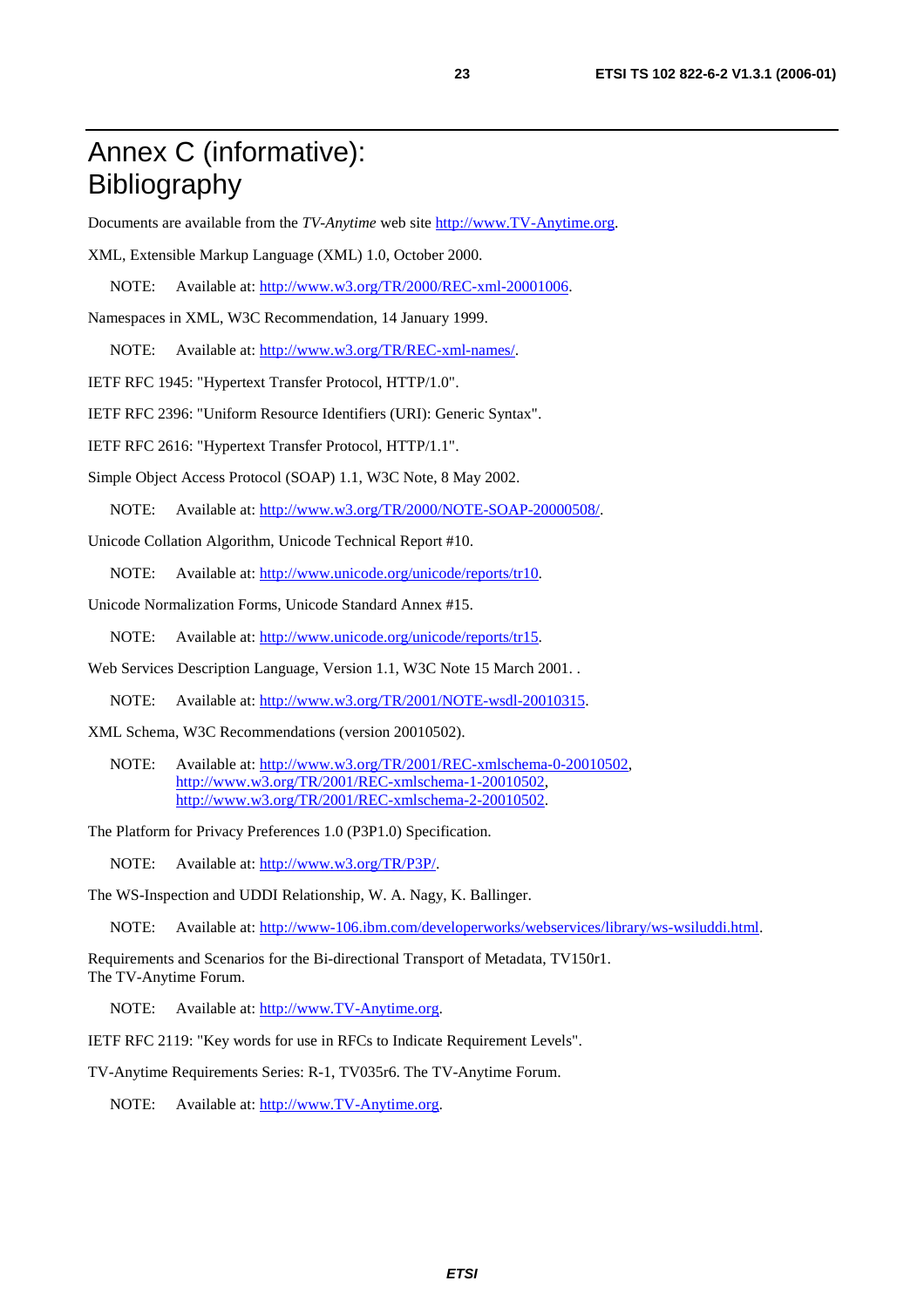# List of figures